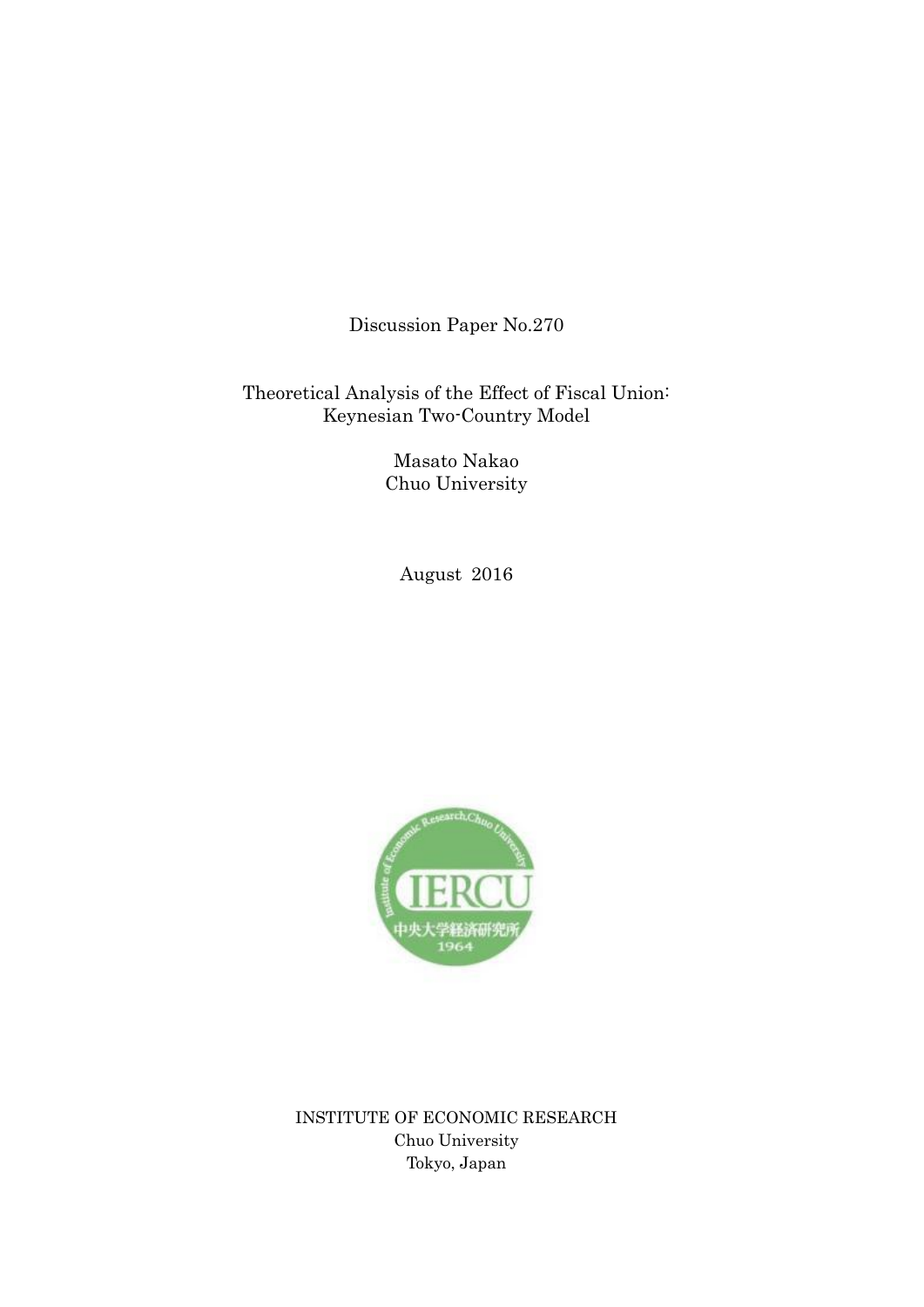# Theoretical Analysis of the Effect of Fiscal Union: Keynesian

Two-Country Model

Masato Nakao*<sup>∗</sup>*

Graduate School of Economics, Chuo University*†*

### **Abstract**

In this paper, we investigate the effect of fiscal union related to a Capital Markets Union for the euro area in a Keynesian two-country model with a monetary union and imperfect capital mobility. We find that the increase in capital mobility between countries by creating a Capital Markets Union is a destabilizing factor, whereas an increase in fiscal transfers by creating a fiscal union is a stabilizing factor. Furthermore, we also find that an expansionary monetary policy implemented by the European Central Bank and an expansionary fiscal policy have positive effects on the real national income of both core and periphery countries.

Keyword: Keynesian Two-country model with monetary union, Economic stability, Fiscal union, Capital Markets Union, Post-Euro crisis

*<sup>∗</sup>*a12.dm8h@g.chuo-u.ac.jp

*<sup>†</sup>*742-1, Higashi-nakano, Hachioji, Tokyo, 192-0393, Japan.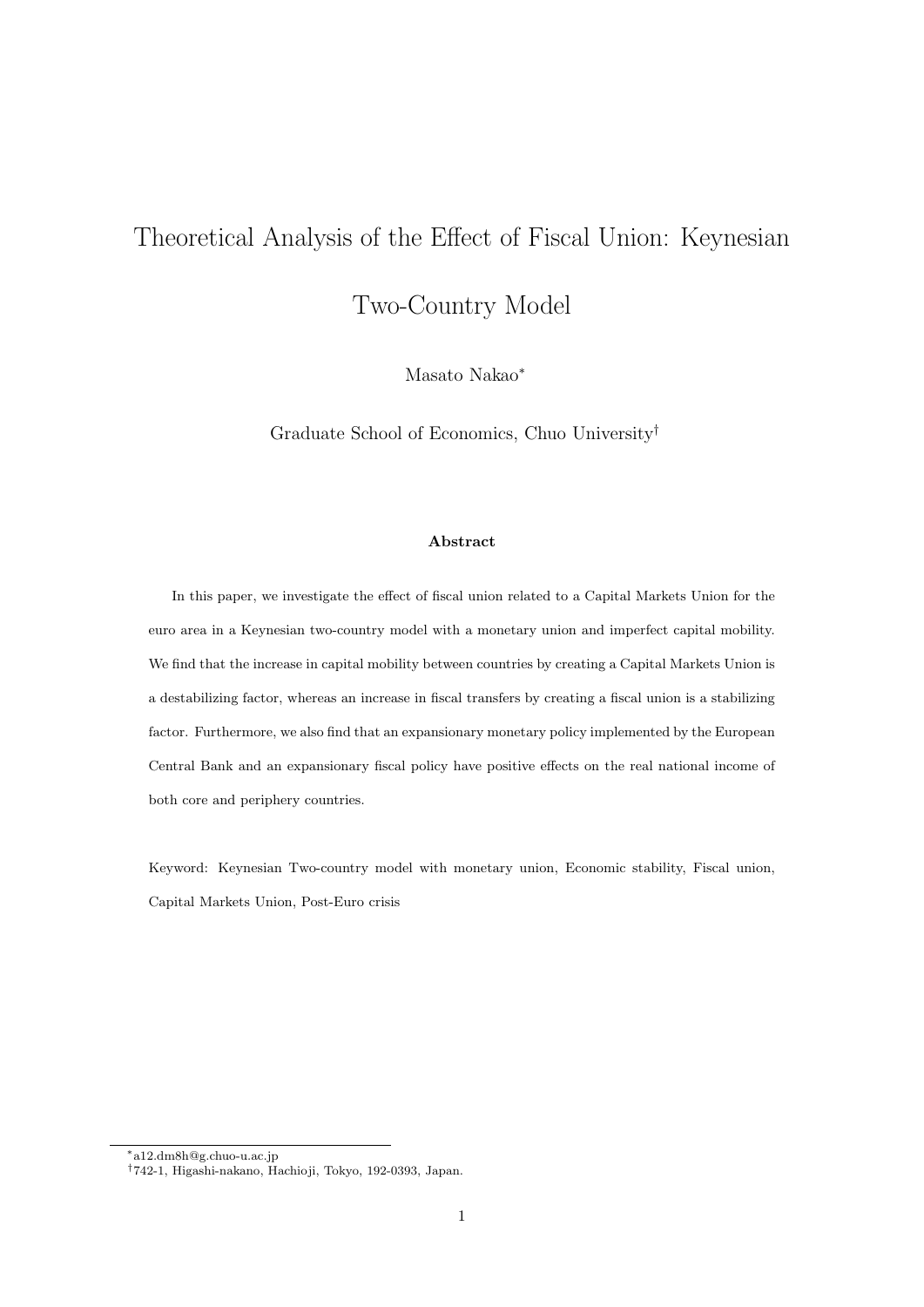### **1 Introduction**

The Euro crisis of early 2010 was settled by the monetary policies of the European Central Bank, such as Long Term Refinancing Operations and Outright Monetary Transactions. However, the problem of a depression in the whole euro area and a gap between core countries and periphery countries persists in the post- Euro crisis era. It is important to adopt expansionary fiscal and monetary policies to solve the problem, but it is difficult to adopt an expansionary fiscal policy because periphery countries are required to obey fiscal discipline and implement austerity policies. Therefore, it is important to construct fiscal union with a system of fiscal transfers in the euro area.

In this situation, the European Commission proposed the concept of a Capital Markets Union in February 2015 in order to enlarge the European capital market, which is smaller than the market in the US. In other words, the European commission intends to increase private capital mobility in the euro area. However, it should be noted that increasing global capital mobility was one of the factors that contributed to the collapse of the Bretton Woods system. Furthermore, a private investment from core countries to periphery countries lead to a boom, like the housing bubble in that led to the global financial crisis and the Euro crisis. In this context, it is possible that a Capital Markets Union triggers more problems down the road. Therefore, it is important to consider an impact of a Capital Markets Union along with a fiscal union in the post-Euro crisis era for economic stability.

In this paper, we investigate the effect of a fiscal union in the Euro area related to Capital Markets Union in the post-Euro crisis era in a Keynesian two-country model with a monetary union and imperfect capital mobility. The Mundell-Fleming model developed by Mundell (1963) and Fleming (1962) is very useful for analyzing the international economy. The textbook Mundell-Fleming model is premised on the condition of a small country and perfect capital mobility. However, perfect capital mobility is unrealistic assumption for the world in general, and in the euro area. On this point, we analyze a fiscal union related to Capital Markets Union in the post-Euro crisis era using a Keynesian two-country model. Kawai (1994) explains the effect of monetary policy and fiscal policy with flexible and fixed exchange rates in a Keynesian two-country model; however, capital mobility is not included in that model. Asada (1997) describes an economy with both fixed and flexible exchange rates using a Keynesian model with small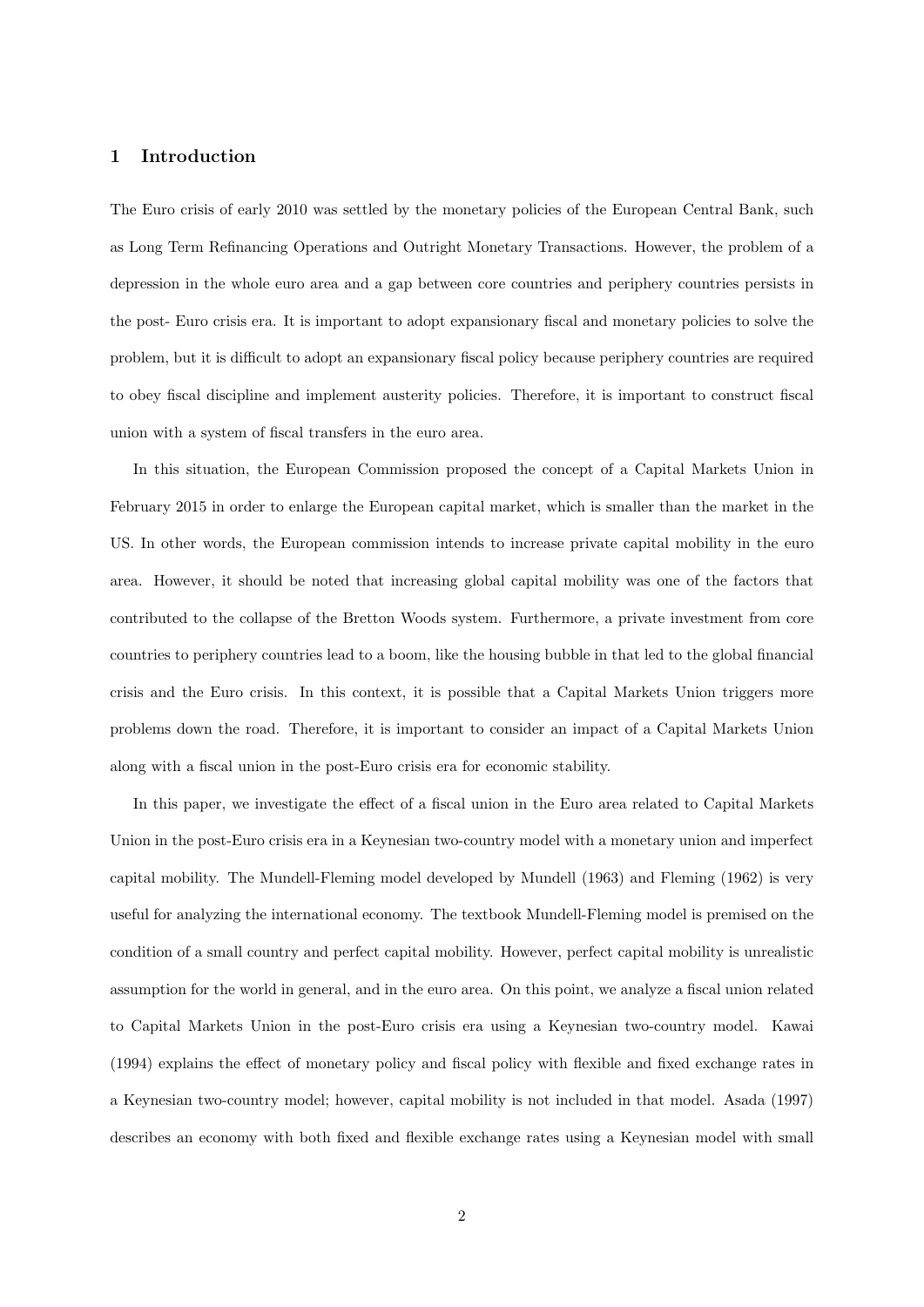country and imperfect capital mobility. Asada (2016) analyzes an economy with a flexible exchange rate using a Keynesian model with large country and imperfect capital mobility with a three-dimensional system of nonlinear differential equations. Asada (2004) explains an economy with a fixed exchange rate using a Keynesian two-country model by a five-dimensional system of nonlinear differential equations. Asada, Chiarella, Flaschel, and Franke (2003) describe the international economy using a Keynes-Metzler-Goodwin dynamic model with a multi-dimensional system of nonlinear differential equations. Although there are many studies with two-country models as described above, few studies focus on the economy of the current euro area and the economy in a fiscal union using a two-country model. The main objective of this paper is an analysis of the effect of a fiscal union in the euro area related to a Capital Markets Union using a Keynesian two-country model with a monetary union and imperfect capital mobility consisting of a three-dimensional system of nonlinear differential equations based on Asada (2016). Based on this analysis, we suggest the adoption of a counter cyclical fiscal policy and the construction of a fiscal union in order to create a successful Capital Markets Union.

This paper is organized as follows. In Section 2, we formalize the model that consists of a threedimensional system of nonlinear differential equations. In Section 3, we analyze the nature of the equilibrium solution of the model formulated in Section 2. In Section 4, we investigate conditions for the local stability of the equilibrium point. In Section 5, we formalize a model in the case of implementation of a fsical union. In Section 6, we analyze the nature of the equilibrium solution of the model formulated in Section 5. In Section 7, we consider the effect of monetary policy and fiscal policy in the case of a fiscal union using a comparative statics analysis. In Section 8, we conclude this paper.

## **2 Formulation of the Model: Current Euro Area Model**

In this paper, we shall consider the economy in the euro area using a Keynesian two-country model with a monetary union and imperfect capital mobility. To analyze a monetary union like the euro area, we represent the exchange rate as follows.

$$
E = E^e = \bar{E} = 1\tag{1}
$$

where  $E$  is the exchange rate and  $E^e$  is the expected exchange rate of the near future. We can assume that the exchange rate and the expected exchange rate is one since a single currency is used in a monetary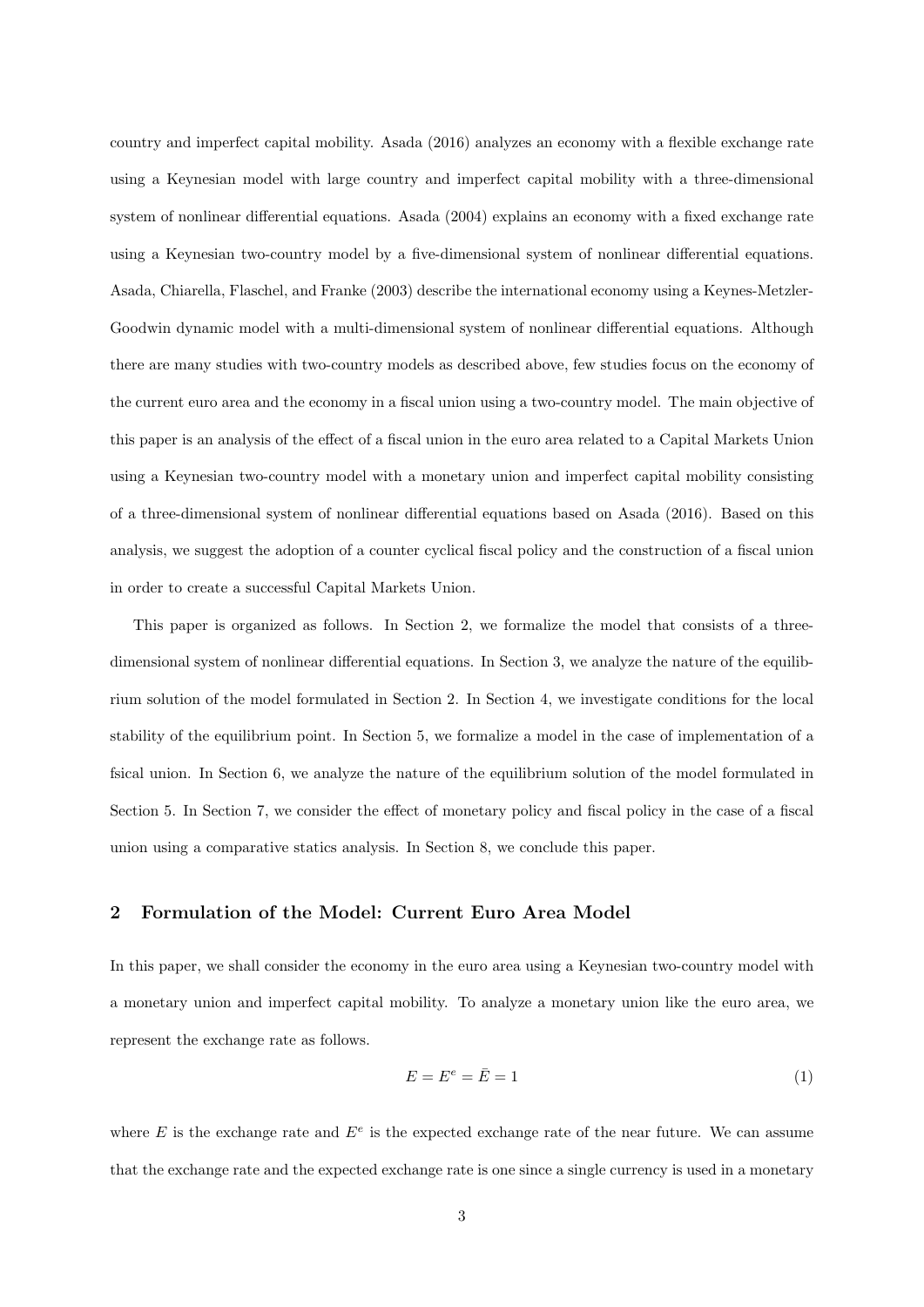union.

Under this assumption about the exchange rate, our model consists of the following system of dynamic equations in the short term.

(1) Behavioral equations

$$
\dot{Y}_i = \alpha_i [C_i + I_i + G_i + J_i - Y_i]; \ \alpha_i > 0,
$$
\n(2)

$$
C_i = c_i(Y_i - T_i) + C_{0i} \; ; \; 0 < c_i < 1, C_{0i} \ge 0,\tag{3}
$$

$$
T_i = \tau_i Y_i - T_{0i} \; ; \; 0 < \tau_i < 1, \, T_{0i} \ge 0,\tag{4}
$$

$$
I_i = I_i(r_i) \; ; \; I_{ri}^i = \frac{dI_i}{dr_i} < 0,\tag{5}
$$

$$
G_i = G_{0i} + \gamma_i(\bar{Y}_i - Y_i) \; ; \; \gamma_i > 0,\tag{6}
$$

$$
\frac{M_i}{p_i} = L_i(Y_i, r_i) \; ; \; \frac{\partial L_i}{\partial Y_i} > 0, \, L_{ri}^i = \frac{\partial L_i}{\partial r_i} < 0,\tag{7}
$$

$$
J_1 = J_1(Y_1, Y_2) \; ; \; J_{Y1}^1 = \frac{\partial J_1}{\partial Y_1} < 0, \; J_{Y2}^1 = \frac{\partial J_1}{\partial Y_2} > 0,\tag{8}
$$

$$
Q_1 = \beta \{r_1 - r_2\} \; ; \; \beta > 0,\tag{9}
$$

(2) Definitional equations

$$
A_1 = J_1 + Q_1,\t\t(10)
$$

$$
p_1 J_1 + p_2 J_2 = 0,\t\t(11)
$$

$$
p_1 Q_1 + p_2 Q_2 = 0,\t\t(12)
$$

$$
p_1 A_1 + p_2 A_2 = 0,\t\t(13)
$$

$$
\dot{M}_1 = p_1 A_1,\tag{14}
$$

$$
\bar{M} = M_1 + M_2,\tag{15}
$$

where the subscript  $i$  ( $i = 1, 2$ ) is the index number of a country, and the definitions of other symbols are as follows.  $Y_i$  is real national income,  $C_i$  is real private consumption expenditure,  $I_i$  is real private investment expenditure,  $G_i$  is real government expenditure,  $\bar{Y}_i$  is the target real national income (this is not necessarily natural output),  $T_i$  is real income tax,  $T_{0i}$  is the negative income tax(basic income),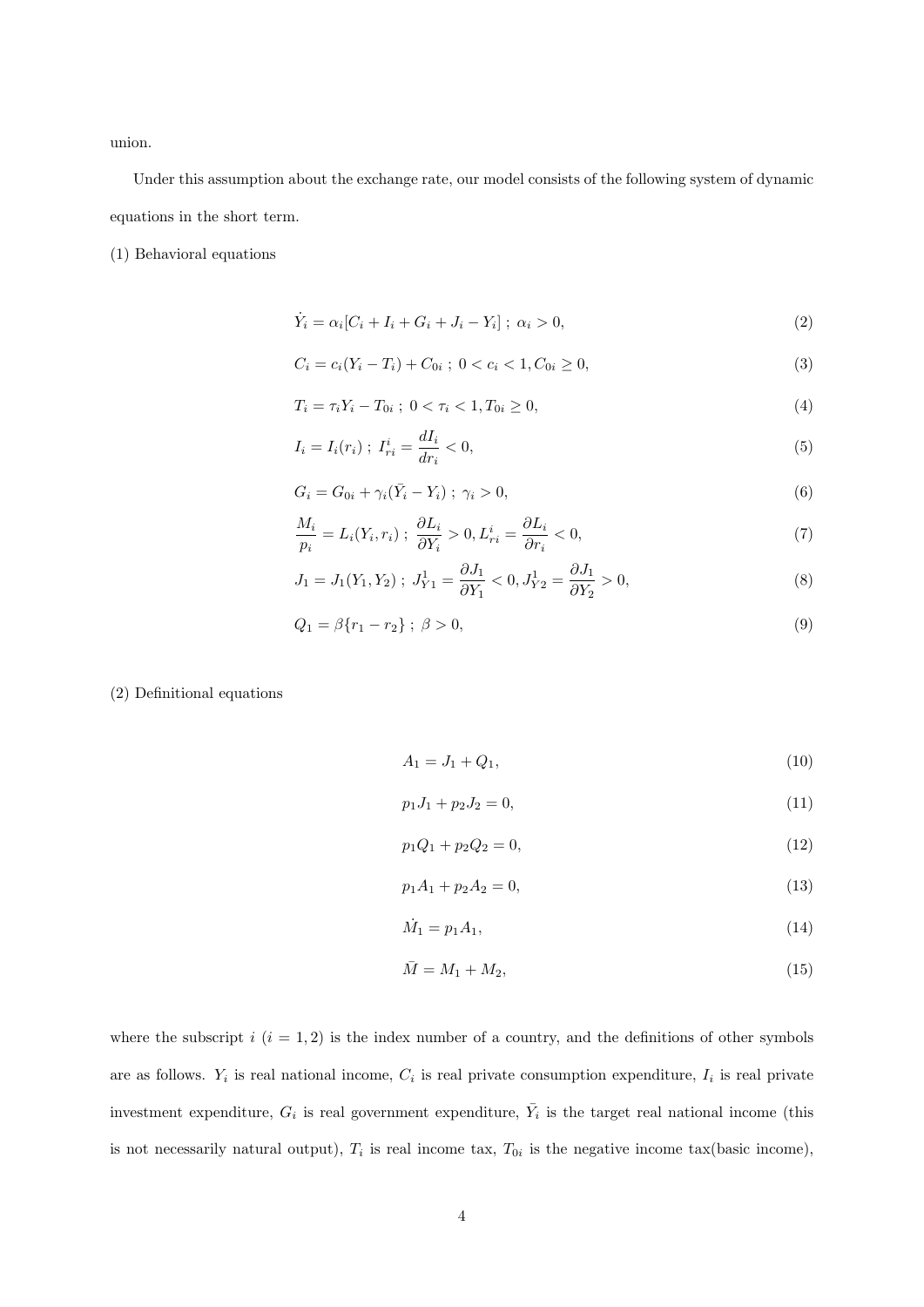$M_i$  is nominal money supply,  $p_i$  is price level,  $r_i$  is nominal rate of interest,  $J_i$  is real net export,  $Q_i$  is real capital account balance, *A<sup>i</sup>* is real total balance of payments. The dot above the symbols represent derivatives with respect to time.

Eq. (2) is the disequilibrium quantity adjustment process in the goods market. The parameter  $\alpha_i$ represents adjustment speed of goods market. Eq. (3) is the Keynesian consumption function indicating behavior of the consumer. Eq. (4) is the standard tax function. Eq. (5) is the standard Keynesian investment function. Eq. (6) is the government expenditure function. The parameter  $\gamma_i$  represent the degree of counter cyclical fiscal policy. The larger is  $\gamma_i$ , the larger is the counter cyclical government expenditure. Eq. (7) is the LM equation that represents the equilibrium condition in the monetary market. Eq. (8) is the real net export function of country 1. Eq. (9) is the real capital account balance function of country 1 in the model with imperfect capital mobility. The parameter *β* indicates the degree of mobility of international capital flows. The larger is *β*, the higher is the degree of mobility of international capital flows. The model of perfect capital mobility is a special case in which  $\beta$  is infinite, and the following equation is always established in a case of the fixed exchange rate system:  $r_1 = r_2$ . Eq.  $(10)$  is the definitional equation of the real total balance of payments of country 1. Eqs.  $(11)$ ,  $(12)$ , and (13) imply that net export surplus, capital account balance surplus, and total balance of payments surplus of a country must be accompanied by the same amounts of the current account deficit, capital account balance deficit, and total balance of payments deficit of another country, respectively. Eq. (14) means that nominal money supply increases (decreases) according to the total balance of payment surplus (deficit) of country 1. Eq. (15) indicates that a total nominal money supply of two countries are fixed by the ECB.

Furthermore, we assume a fixed price economy.

$$
p_1 = p_2 = 1 \tag{16}
$$

In this paper, to simplify the analysis, we focus on a fixed price economy in the short run. This assumption eliminates price fluctuations. Therefore, we do not deal with the issues of inflation and deflation.

Fixing real government expenditure  $G_{0i}$ , marginal tax rate  $\tau_i$ , and total nominal money supply of two countries  $\overline{M}$  as policy parameters, the system of Eqs. (2)–(16) determines the dynamics of  $Y_i$ ,  $C_i$ ,  $G_i$ ,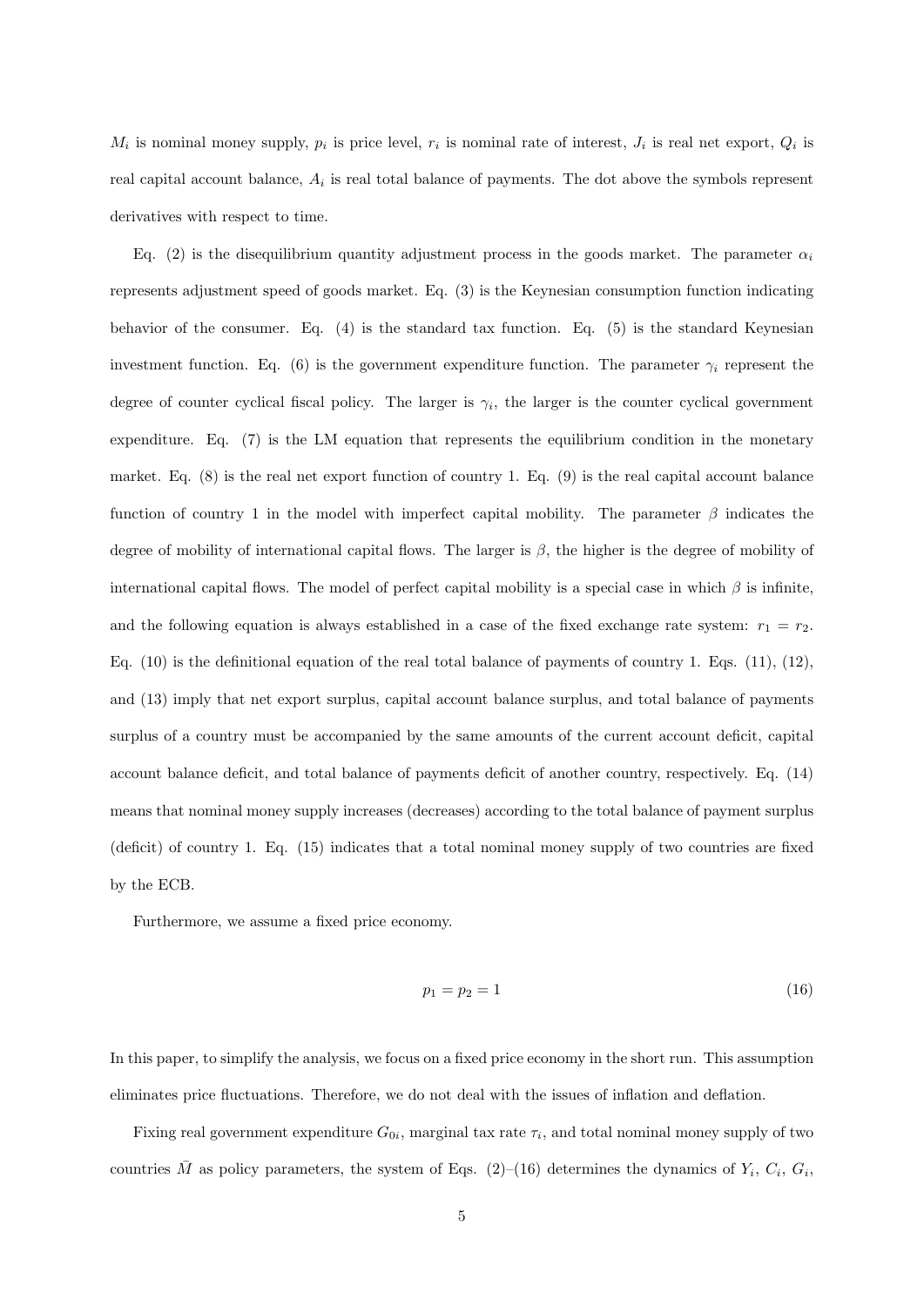$T_i$ ,  $I_i$ ,  $r_i$ ,  $J_i$ ,  $Q_i$ ,  $A_i$ ,  $M_i$ , and  $p_i(i = 1, 2)$ .

Then, we can transform this system into a more compact system. We obtain the following LM equation by solving Eq.  $(7)$  with respect to  $r_i$ .

$$
r_i = r_i(Y_i, M_i) \; ; \; r_{Yi}^i = \frac{\partial r_i}{\partial Y_i} = -\frac{L_{Y_i}^i}{L_{r_i}^i} > 0, \; r_{Mi}^i = \frac{\partial r_i}{\partial M_i} = \frac{1}{L_{r_i}^i} < 0. \tag{17}
$$

Given policy parameters  $\overline{M}$ ,  $G_i$ , and  $\tau_i$  (*i* = 1,2), we can obtain the following three-dimensional system of nonlinear differential equations by substituting Eqs. (3), (4), (5), (6), (8), (11), (15), (16), and (17) into Eq. (2), and Eqs. (8), (9), (10), (15), (16), and (17) into Eq. (14).

$$
\dot{Y}_1 = \alpha_1 \{ c_1 (1 - \tau_1) Y_1 + C_{01} + c_1 T_{01} + G_{01} + \gamma_1 (\bar{Y}_1 - Y_1) + I_1 (r_1 (Y_1, M_1)) + J_1 (Y_1, Y_2) - Y_1 \}
$$
\n
$$
= F_1 (Y_1, Y_2, M_1; \alpha_1),
$$
\n
$$
\dot{Y}_2 = \alpha_2 \{ c_2 (1 - \tau_2) Y_2 + C_{02} + c_2 T_{02} + G_{02} + \gamma_2 (\bar{Y}_2 - Y_2) + I_2 (r_2 (Y_2, \bar{M} - M_1)) - J_1 (Y_1, Y_2) - Y_2 \}
$$
\n
$$
= F_2 (Y_1, Y_2, M_1; \alpha_2),
$$
\n(19)

$$
\dot{M}_1 = J_1(Y_1, Y_2) + \beta \{r_1(Y_1, M_1) - r_2(Y_2, \bar{M} - M_1)\} = F_3(Y_1, Y_2, M_1; \beta). \tag{20}
$$

## **3 Nature of the Equilibrium Solution: Current Euro Area Model**

The equilibrium solution  $(Y_1^*, Y_2^*, M_1^*)$  of the system Eqs. (18)–(20) is determined by the following system of equations.

$$
c_1(1-\tau_1)Y_1 + C_{01} + c_1T_{01} + G_{01} + \gamma_1(\bar{Y}_1 - Y_1) + I_1(r_1(Y_1, M_1)) + J_1(Y_1, Y_2) - Y_1 = 0,
$$
\n(21)

$$
c_2(1 - \tau_2)Y_2 + C_{02} + c_2T_{02} + G_{02} + \gamma_2(\bar{Y}_2 - Y_2) + I_2(r_2(Y_2, \bar{M} - M_1)) - J_1(Y_1, Y_2) - Y_2 = 0,\tag{22}
$$

$$
J_1(Y_1, Y_2) + \beta \{r_1(Y_1, M_1) - r_2(Y_2, \bar{M} - M_1)\} = 0.
$$
\n(23)

Under the assumption that  $\beta$  is sufficiently large, we obtain the following equations by solving Eq.  $(23)$  with respect to  $M_1$ .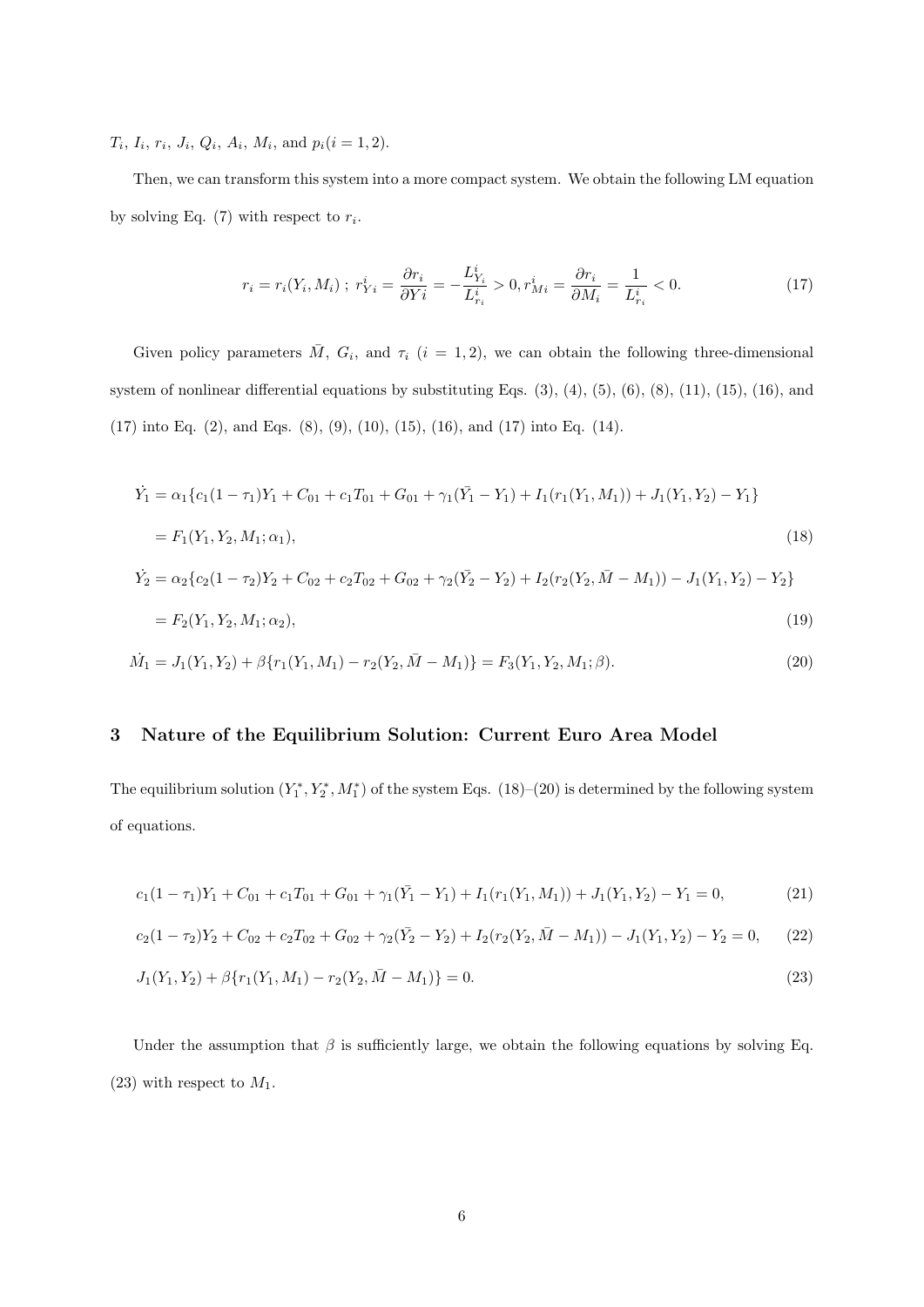$$
M_1 = \tilde{M}_1(Y_1, Y_2, \bar{M}) ; \tilde{M}_{Y1}^1 = \frac{\partial \tilde{M}_1}{\partial Y_1} = -(J_{Y1}^1 + \beta r_{Y1}^1) / \beta (r_{M1}^1 + r_{\bar{M} - M1}^2) > 0,
$$
\n
$$
\tilde{M}_{Y2}^1 = \frac{\partial \tilde{M}_1}{\partial Y_2} = -(J_{Y2}^1 - \beta r_{Y2}^2) / \beta (r_{M1}^1 + r_{\bar{M} - M1}^2) < 0,
$$
\n
$$
\tilde{M}_{\bar{M}}^1 = \frac{\partial \tilde{M}_1}{\partial \bar{M}} = r_{\bar{M} - M1}^2 / (r_{M1}^1 + r_{\bar{M} - M1}^2) > 0.
$$
\n
$$
(24)
$$
\n
$$
\tilde{M}_{\bar{M}}^1 = \frac{\partial \tilde{M}_1}{\partial \bar{M}} = r_{\bar{M} - M1}^2 / (r_{M1}^1 + r_{\bar{M} - M1}^2) > 0.
$$

Then, we have the following equations by substituting Eq. (24) into Eqs. (21) and (22).

$$
U_1(Y_1, Y_2) = c_1(1 - \tau_1)Y_1 + C_{01} + c_1T_{01} + G_{01} + \gamma_1(\bar{Y}_1 - Y_1) + I_1(r_1(Y_1, \tilde{M}_1(Y_1, Y_2, \bar{M})))
$$
  
+  $J_1(Y_1, Y_2) - Y_1$   
= 0,  

$$
U_2(Y_1, Y_2) = c_2(1 - \tau_2)Y_2 + C_{02} + c_2T_{02} + G_{02} + \gamma_2(\bar{Y}_2 - Y_2) + I_2(r_2(Y_2, \bar{M} - \tilde{M}_1(Y_1, Y_2, \bar{M})))
$$
  
-  $J_1(Y_1, Y_2) - Y_2$  (25)

$$
=0.\t(26)
$$

Totally differentiating Eq. (25) and (26), we have the following relationships.

$$
\left. \frac{dY_2}{dY_1} \right|_{U_1=0} = -\frac{U_{11}}{U_{12}} = \left[ \underbrace{\{1 - c_1(1-\tau_1)\}}_{(+)} - \underbrace{I_{r1}^1 r_{Y1}^1}_{(-) (+)} - \underbrace{J_{Y1}^1}_{(-)} + \gamma_1 \right] / \underbrace{J_{Y2}^1}_{(+)} > 0,\tag{27}
$$

$$
\left. \frac{dY_2}{dY_1} \right|_{U_2=0} = -\frac{U_{21}}{U_{22}} = J_{Y1}^1 / \left[ \underbrace{\{1 - c_2(1 - \tau_2)\}}_{(+)}\right] - I_{r2}^2 r_{Y2}^2 + J_{Y2}^1 + \gamma_2 \right] < 0,\tag{28}
$$

where  $U_{11} = \partial U_1/\partial Y_1 = -\{1 - c_1(1 - \tau_1)\} + I_{r_1}^1 r_{Y_1}^1 + J_{Y_1}^1 - \gamma_1$ ,  $U_{12} = \partial U_1/\partial Y_2 = J_{Y_2}^1$ ,  $U_{21} = \partial U_2/\partial Y_1 =$  $J_{Y1}^2$ ,  $U_{22} = \partial U_2 / \partial Y_2 = -\{1 - c_2(1 - \tau_2)\} + I_{r2}^2 r_{Y2}^2 + J_{Y2}^1 - \gamma_2$ . Using Eq. (27) and (28), we can obtain equilibrium national incomes  $(Y_1^*, Y_2^*)$  from the point on the plane  $(Y_1, Y_2)$  at the intersection of  $U_1(Y_1, Y_2) = 0$  with  $U_2(Y_1, Y_2) = 0$ , given the fiscal policy parameters  $(G_{01}, \tau_1, \gamma_1, G_{02}, \tau_2, \text{ and } \gamma_2)$ , and monetary policy parameter  $(\bar{M})$ . Further, substituting  $(Y_1^*, Y_2^*)$  into Eq. (23), we have the equilibrium money supply of country 1  $(M_1^*)$ .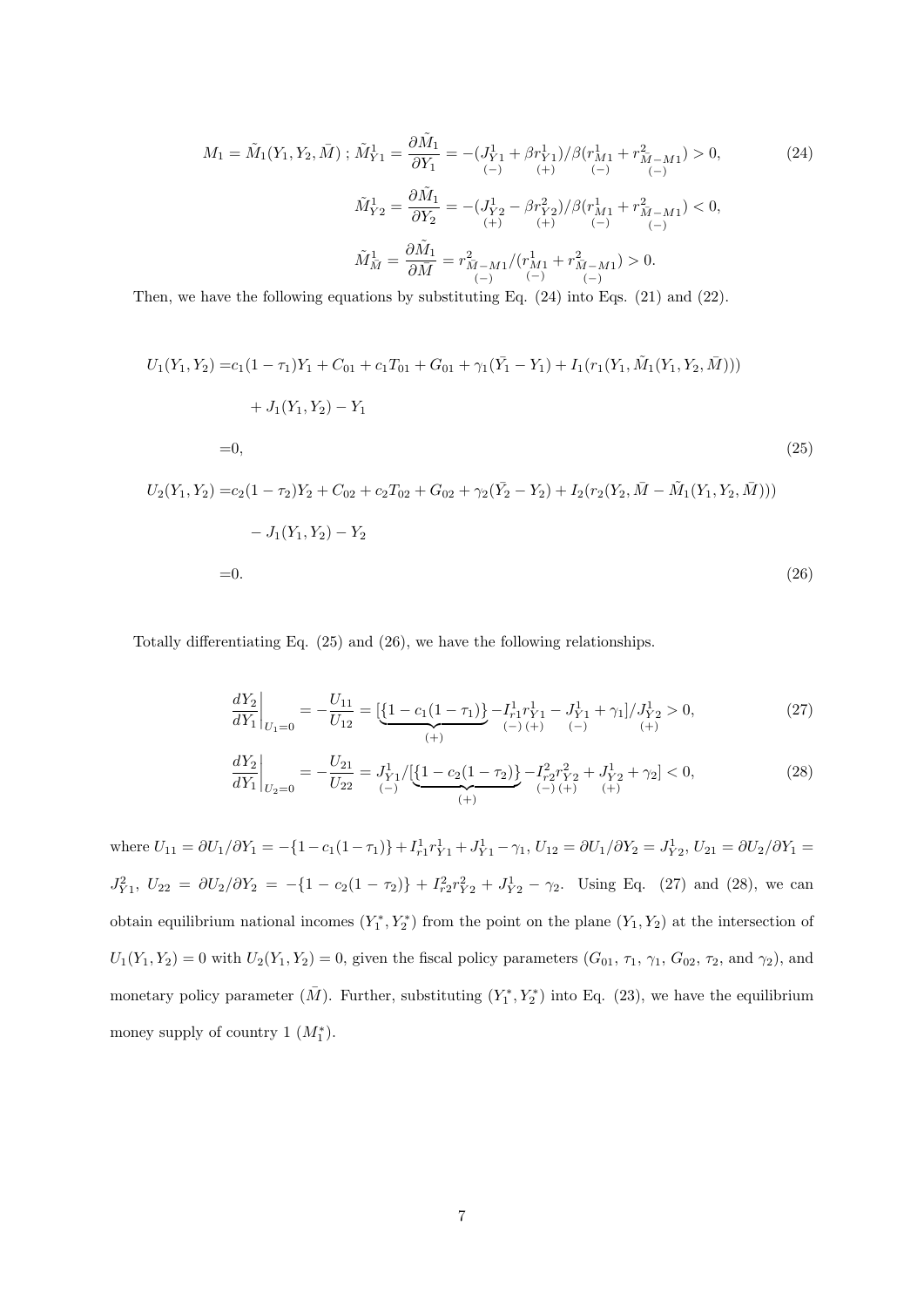# **4 Local Stability Analysis: Current Euro Area Model**

In this section, we shall assume that there exists a unique equilibrium solution  $(Y_1^*, Y_2^*, M_1^*)$  >  $(0,0,0)$ and analyze the local stability of this equilibrium solution. We can write the Jacobian matrix of the system of Eqs. (18)–(20) that are evaluated at the equilibrium point as follows.

$$
J = \begin{bmatrix} F_{11} & F_{12} & F_{13} \\ F_{21} & F_{22} & F_{23} \\ F_{31} & F_{32} & F_{33} \end{bmatrix} = \begin{bmatrix} \alpha_1 G_{11} & \alpha_1 G_{12} & \alpha_1 G_{13} \\ \alpha_2 G_{21} & \alpha_2 G_{22} & \alpha_2 G_{23} \\ F_{31}(\beta) & F_{32}(\beta) & F_{33}(\beta) \end{bmatrix},
$$
(29)

where

$$
\begin{aligned} G_{11} & = -\underbrace{\left\{1-c_{1}\big(1-\tau_{1}\big)\right\}}_{\left(+\right)} + I^{1}_{r1}r^{1}_{Y1} + J^{1}_{Y1} - \gamma_{1} < 0, \ G_{12} = J^{1}_{Y2} > 0, \ G_{13} = I^{1}_{r1}r^{1}_{M1} > 0, \\ & \xrightarrow{\left(-\right)} \\ G_{21} & = -J^{1}_{Y1} > 0, \ G_{22} = -\underbrace{\left\{1-c_{2}\big(1-\tau_{2}\big)\right\}}_{\left(+\right)} + I^{2}_{r2}r^{2}_{Y2} - J^{1}_{Y2} - \gamma_{2} < 0, \ G_{23} = -I^{2}_{r2}r^{2}_{\bar{M} - M1} < 0, \\ & \xrightarrow{\left(-\right)} \\ F_{31}(\beta) & = J^{1}_{Y1} + \beta r^{1}_{Y1}, \ F_{32}(\beta) = J^{1}_{Y2} - \beta r^{2}_{Y2}, \ F_{33}(\beta) = \beta(r^{1}_{M1} + r^{2}_{\bar{M} - M1}) < 0. \\ & \xrightarrow{\left(-\right)} \\ & \xrightarrow{\left(-\right)} \\ & \xrightarrow{\left(-\right)} \\ \end{aligned}
$$

We can express the characteristic equation of this system as

$$
f(\lambda) = |\lambda I - J| = \lambda^3 + a_1 \lambda^2 + a_2 \lambda + a_3 = 0,
$$
\n(30)

where

$$
a_{1} = -traceJ = -\alpha_{1}G_{11} - \alpha_{2}G_{22} - F_{33}(\beta) = a_{1}(\beta) > 0,
$$
\n
$$
a_{2} = \alpha_{1}\alpha_{2} \begin{vmatrix} G_{11} & G_{12} \\ G_{21} & G_{22} \end{vmatrix} + \alpha_{1} \begin{vmatrix} G_{11} & G_{13} \\ F_{31}(\beta) & F_{33}(\beta) \end{vmatrix} + \alpha_{2} \begin{vmatrix} G_{22} & G_{23} \\ F_{32}(\beta) & F_{33}(\beta) \end{vmatrix}
$$
\n
$$
= \alpha_{1}\alpha_{2}(G_{11}G_{22} - G_{12}G_{21}) + \alpha_{1}(G_{11}F_{33}(\beta) - G_{13}F_{31}(\beta)) + \alpha_{2}(G_{22}F_{33}(\beta) - G_{23}F_{32}(\beta))
$$
\n
$$
= \alpha_{2}(\beta),
$$
\n(32)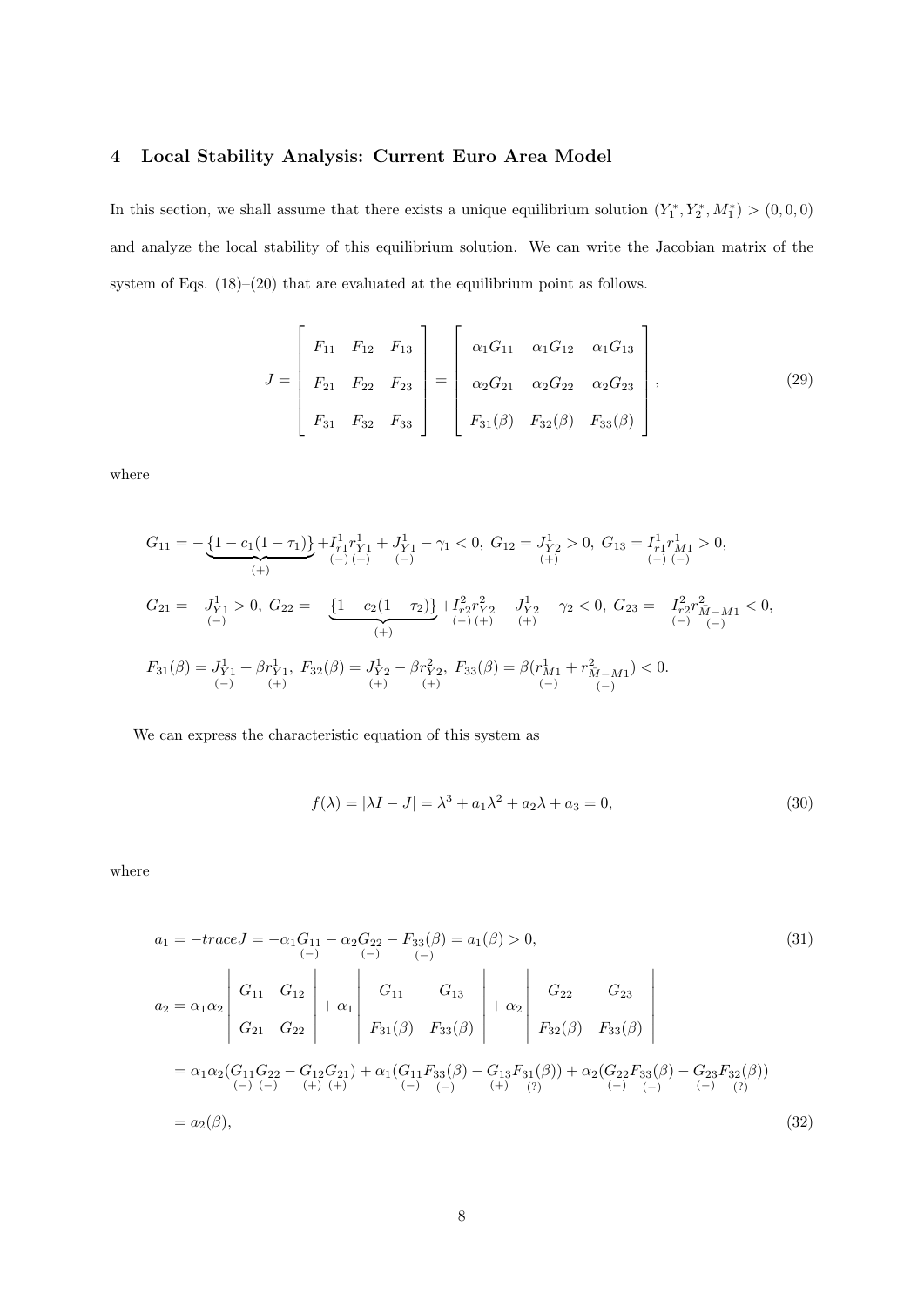*a*<sup>3</sup> = *−*det*J* = *− α*1*G*<sup>11</sup> *α*1*G*<sup>12</sup> *α*1*G*<sup>13</sup> *α*2*G*<sup>21</sup> *α*2*G*<sup>22</sup> *α*2*G*<sup>23</sup> *F*31(*β*) *F*32(*β*) *F*33(*β*) = *α*1*α*2[*−G*<sup>11</sup> (*−*) *G*<sup>22</sup> (*−*) *F*33(*β*) (*−*) + *G*<sup>11</sup> (*−*) *F*32(*β*) (?) *G*<sup>23</sup> (*−*) *− G*<sup>12</sup> (+) *G*<sup>23</sup> (*−*) *F*31(*β*) (?) + *G*<sup>12</sup> (+) *G*<sup>21</sup> (+) *F*33(*β*) (*−*) *− G*<sup>13</sup> (+) *F*32(*β*) (?) *G*<sup>21</sup> (+) + *G*<sup>13</sup> (+) *G*<sup>22</sup> (*−*) *F*31(*β*) (?) ] = *a*3(*β*)*,* (33) *a*1*a*<sup>2</sup> *− a*<sup>3</sup> = *a*1(*β*)*a*2(*β*) *− a*3(*β*) = *Bβ*<sup>2</sup> + *Cβ* + *D* ; (34) *B* = *−F*33(*β*) *{α*1(*G*<sup>11</sup> *F*33(*β*) *− G*<sup>13</sup> (+) *F*31(*β*) (?) ) + *α*2(*G*<sup>22</sup> *F*33(*β*) *− G*<sup>23</sup> *F*32(*β*) (?) )*}.*

All of the roots of the characteristic equation (30) have negative real parts if and if only the following Routh-Hurwitz conditions are satisfied<sup>1</sup>.

(*−*)

(*−*)

(*−*)

$$
a_1 > 0, \ a_2 > 0, \ a_3 > 0, \ a_1 a_2 - a_3 > 0. \tag{35}
$$

Then, the equilibrium point of the system  $(18)–(20)$  is locally stable.

### **Proposition 1.**

(*−*)

(*−*)

(*−*)

- (i) Suppose that the parameter  $\beta$  is fixed at any level. Then, the equilibrium point of the system (18)–(20) is locally stable if the parameter  $\gamma_1$  and  $\gamma_2$  is sufficiently large.
- (ii) Suppose that the parameter  $\gamma_1$  and  $\gamma_2$  is fixed at any level. Then, the equilibrium point of the system (18)–(20) is locally unstable if the parameter  $\beta$  is sufficiently large.

# *Proof.*

(i) Suppose that the parameter  $\beta$  is fixed at any level. We can express Eq. (32) as follows.

$$
a_2 = a\gamma_1 \gamma_2 + b\gamma_1 + c\gamma_2 + d. \tag{36}
$$

<sup>1)</sup>Gandolfo(2009) pp.229-240.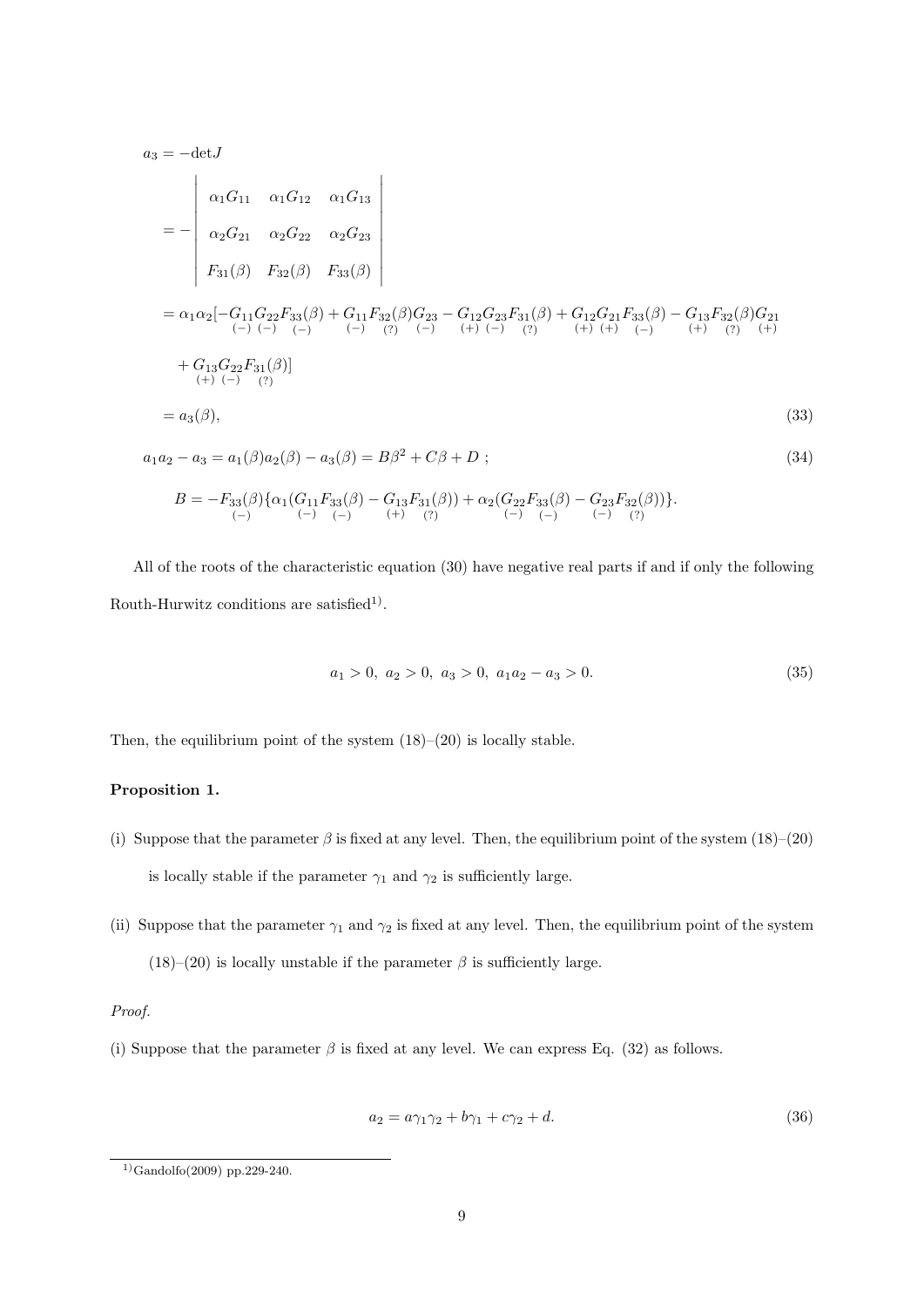Then, *a* is positive because  $\alpha_1 \alpha_2 > 0$  holds. Thus, we have  $a_2 > 0$ , if the parameter  $\gamma_1$  and  $\gamma_2$  is sufficiently large. For the same reason, we can obtain  $a_3 > 0$ ,  $a_1a_2 - a_3 > 0$ , if the parameter  $\gamma_1$  and  $\gamma_2$ is sufficiently large. Therefore, the equilibrium point of the system  $(18)–(20)$  is locally stable because the Routh-Hurwitz conditions are satisfied.

(ii) Suppose that the parameter  $\gamma_1$  and  $\gamma_2$  is fixed at any level. If the parameter  $\beta$  is sufficiently large, we have  $F_{31}(\beta) > 0$ ,  $F_{32}(\beta) < 0$ .  $a_2$  is written as follow.

$$
a_2(\beta) = \alpha_1 \alpha_2 (G_{11} G_{22} - G_{12} G_{21}) + \alpha_1 (G_{11} - G_{13} F_{31}(\beta)) + \alpha_2 (G_{22} - G_{23} F_{32}(\beta))
$$
(37)

Then, we have  $a_2 < 0$  if the parameter  $\beta$  is sufficiently large. Thus, the equilibrium point of the system (18)–(20) is locally unstable because the Routh-Hurwitz conditions are not satisfied.  $\Box$ 

Proposition 1 indicates an increase in capital mobility in a monetary union lead to instability. Asada (1997) describes economically the effect of the parameter *β* on an economic stability using a Keynesian model with small country. In a similar way, Proposition 1 can be interpreted economically as follows.

First, suppose that the parameter  $\beta$  is sufficiently large. If real national income of country 1  $Y_1$  falls below the equilibrium point by an exogenous shock, a decrease in *Y*<sup>1</sup> leads to a decrease in nominal rate of interest  $r_1$  and leads to a small  $r_1$  relative to  $r_2$ . An increase in capital transfer to country 2 from country 1 brings about a deficit of capital account balance  $Q_1$  and a decrease in money supply  $M_1$ . If the parameter  $\beta$  is large, this 'capital account effect' is relatively strong compared with the counteracting 'current account effect'. However, a decrease in  $M_1$  leads to a rapid increase in  $r_1$ . An increase in  $r_1$ restrains real private investment expenditure *I*1. Then, a decrease in an investment in country 1 leads to a further decrease in  $Y_1$ . On the other hand, a decrease in  $r_1$  brings about an increase in  $Y_1$ . However, the former effect on  $Y_1$  is larger than the latter if the parameter  $\beta$  is sufficiently large. Thus, a large  $\beta$  is a destabilizing factor in monetary union.

Second, suppose that the parameter  $\beta$  is sufficiently small. If  $Y_1$  falls below the equilibrium point by an exogenous shock, a decrease in  $Y_1$  leads to a decrease in  $r_1$ . A decrease in  $r_1$  brings about an increase in  $Y_1$ . On the other hand, a decrease in  $Y_1$  leads to an increase in real net export  $J_1$  through a decrease in import. An increase in  $J_1$  brings about an increase in  $M_1$ . If the parameter  $\beta$  is small, this 'current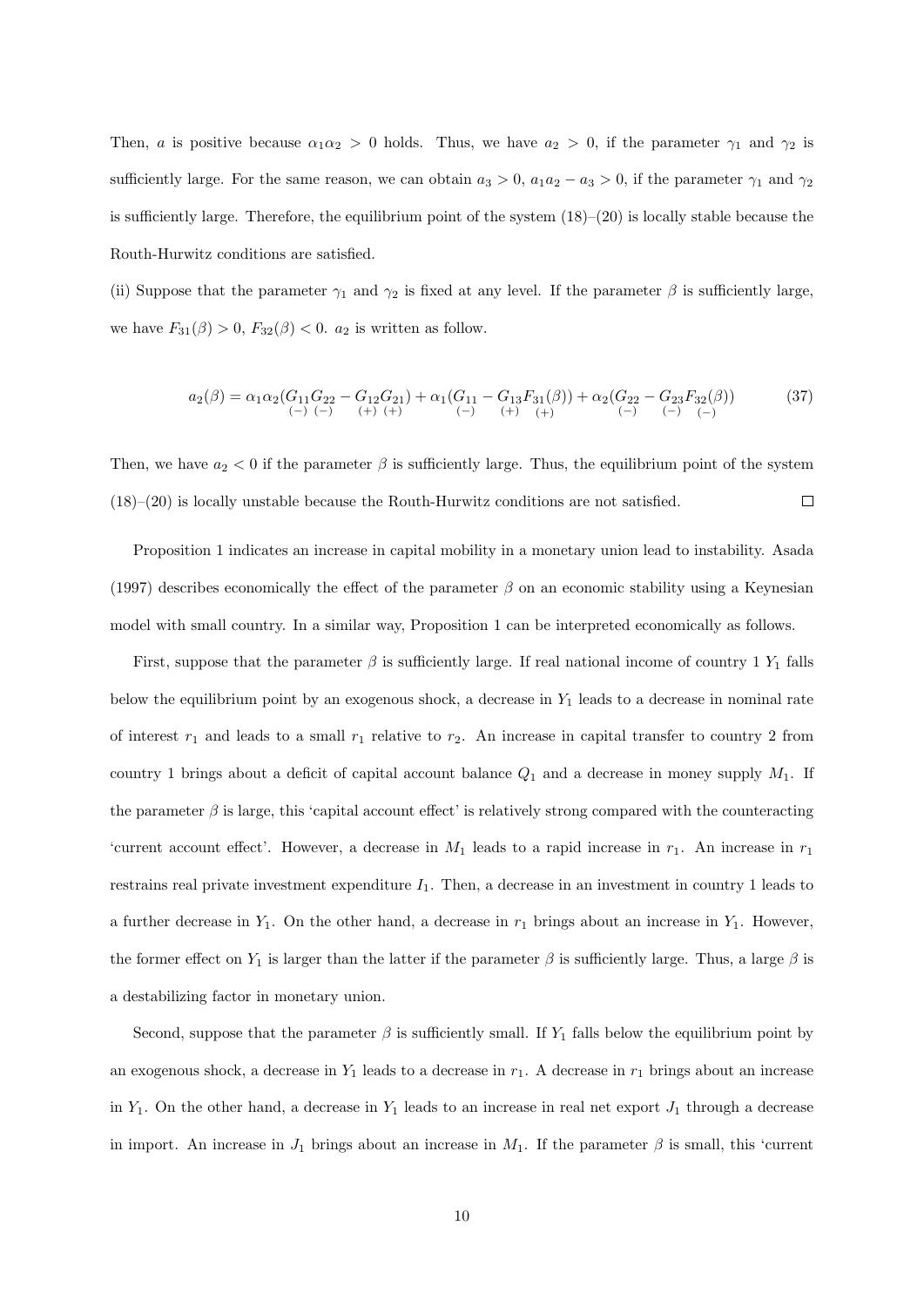account effect' is relatively strong compared with the counteracting 'capital account effect'. Then, an increase in  $M_1$  lead to an increase in  $I_1$  and  $Y_1$  through a decrease in  $r_1$  if the parameter  $\beta$  is sufficiently small. Thus, a small  $\beta$  is a stabilizing factor in monetary union.

It is important to note that these mechanisms work under fixed exchange rate system. In case of the flexible exchange rate system, a large  $\beta$  may have the stabilizing effect <sup>2</sup>.

It is necessary to make the parameter  $\gamma_i$  large if policymakers intend to increase capital mobility in the area, while maintaining stability. This result is contrary to that in Ingram (1973), which stresses the increase of the degree of financial integration as a condition of creating an optimum currency area.

An integration of currencies presuppose a liberalization of capital mobility in the area. However, free capital mobility for private market participants destabilizes economy in a monetary union in the absence of the support provided by government expenditure. Capital is not as mobile in the euro area as compared to the US, because there are barriers of history, culture, and regulation in the euro area. To improve these problems, the European Commission proposed the creation of a Capital Markets Union in February 2015. The European Commission intends to construct a Capital Markets Union according the following principles <sup>3)</sup>.

- 1. it should maximize the benefits of capital markets for the economy, job creation, and growth;
- 2. it should create a single market for capital for all 28 Member States by removing barriers to crossborder investment within the EU and fostering stronger connections with global capital markets;
- 3. it should be built on firm foundations of financial stability, with a single rulebook for financial services which is effectively and consistently enforced;
- 4. it should ensure an effective level of consumer and investor protection; and
- 5. it should help to attract investment from all over the world and increase EU competitiveness.

However, a Capital Markets Union will lead to an increase in the parameter  $\beta$ . The parameter  $\gamma_i$  is small in the euro area because each country in the euro area tends to adopt fiscal austerity policies. In this state, creating a Capital Markets Union is likely to increase instability in the euro area. Thus,

<sup>&</sup>lt;sup>2)</sup>See Asada (1997) and Asada (2016).

<sup>3)</sup>European Commission (2015) p.5.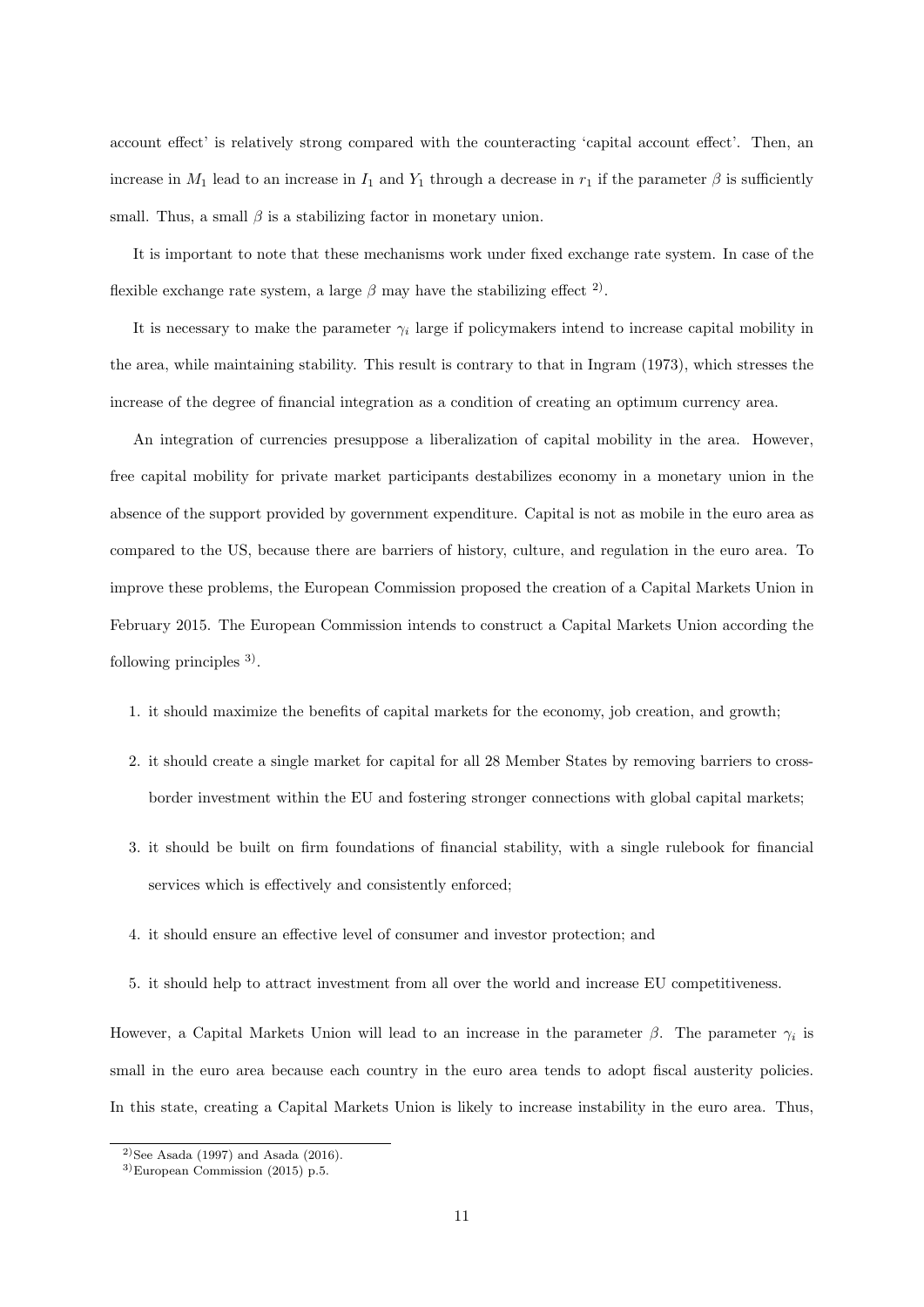if the European Commission creates a Capital Markets Union, each country in the euro area must not adopt fiscal austerity policies but adopt counter-cyclical expansionary fiscal policy. However, it is difficult to adopt expansionary fiscal policy in each country independently, because periphery countries such as Greece are required to obey fiscal discipline. To solve this problem, it is important to create a fiscal union.

#### **5 Formulation of the Model: Fiscal Union Model**

In this section, we analyze the stability of the equilibrium point in the case of the creation of a fiscal union. The fiscal union should have a mechanism that triggers fiscal transfers from countries experiencing expansions to countries experiencing depressions. Kenen (1969) propose fiscal transfers for a condition of optimum currency area. Furthermore, De Grauwe (2016) present two points about the effect of the fiscal union 4). First, the fiscal union creates an insurance mechanism triggering income transfers from countries experiencing good times to the countries hit by bad luck. In doing so, it reduces the pain in the countries hit by negative shock. Second, a fiscal union allows consolidation of a significant part of the debts of national government, thereby, protecting its members from liquidity crises and forced defaults.

In this paper, to focus on fiscal transfers as an insurance mechanism in a fiscal union, we add Equations about the fiscal transfer mechanism to Eq. (6) and formulate the system as follows.

$$
G_1 = G_{01} + \gamma_1(\bar{Y}_1 - Y_1) + \mu(\bar{Y}_1 - Y_1) ; \ \gamma_1 > 0 ; \ \mu > 0,
$$
\n(38)

$$
G_2 = G_{02} + \gamma_2(\bar{Y}_2 - Y_2) - \mu(\bar{Y}_1 - Y_1) ; \ \gamma_2 > 0 ; \ \mu > 0,
$$
\n(39)

where the parameter  $\mu$  is the degree of the fiscal transfer. We assume a lopsided fiscal transfer to periphery countries from the core countries. In other words, these equations indicate that country 2 (core country) increases government expenditure to make transfers to country 1 (periphery country) in the event of a depression country 1 experiencing depression  $(\bar{Y}_1 > Y_1)$ , while country 1 does not make transfers to country 2 in the event of depression in country 2.

By adopting an approach similar to the one adopted for developing the expression for  $(18)–(20)$ , we

 $^{(4)}$ De Grauwe (2016) p.17.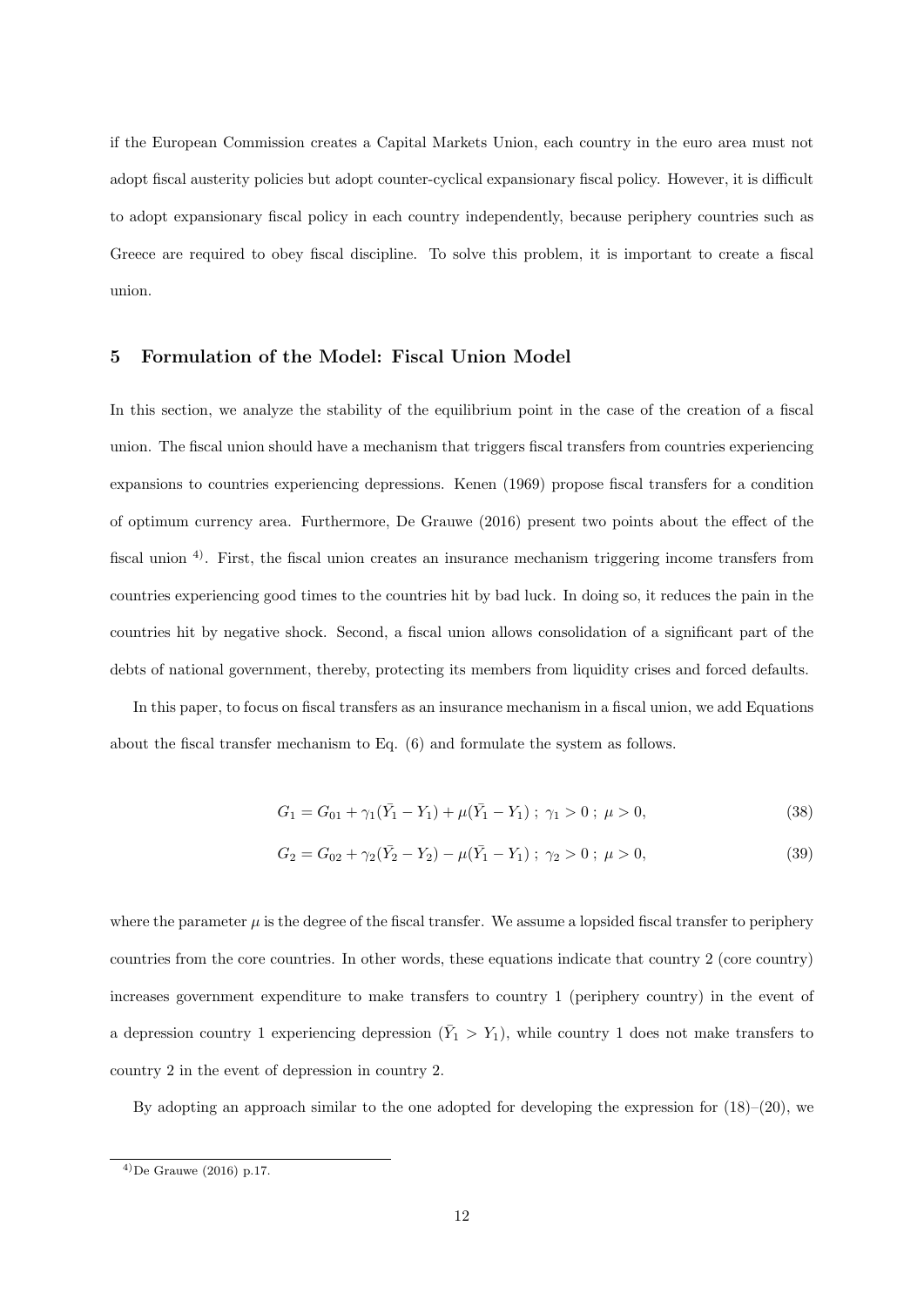formulate the systems as follows.

$$
\dot{Y}_1 = \alpha_1 \{c_1(1 - \tau_1)Y_1 + C_{01} + c_1T_{01} + G_{01} + \gamma_1(\bar{Y}_1 - Y_1) + \mu(\bar{Y}_1 - Y_1) + I_1(r_1(Y_1, M_1))
$$
\n
$$
+ J_1(Y_1, Y_2) - Y_1\}
$$
\n
$$
= F_1(Y_1, Y_2, M_1; \alpha_1),
$$
\n
$$
\dot{Y}_2 = \alpha_2 \{c_2(1 - \tau_2)Y_2 + C_{02} + c_2T_{02} + G_{02} + \gamma_2(\bar{Y}_2 - Y_2) - \mu(\bar{Y}_2 - Y_2) + I_2(r_2(Y_2, \bar{M} - M_1))
$$
\n
$$
- J_1(Y_1, Y_2) - Y_2\}
$$
\n
$$
= F_2(Y_1, Y_2, M_1; \alpha_2),
$$
\n
$$
\dot{M}_1 = J_1(Y_1, Y_2) + \beta \{r_1(Y_1, M_1) - r_2(Y_2, \bar{M} - M_1)\} = F_3(Y_1, Y_2, M_1; \beta).
$$
\n(42)

We investigate a nature of the equilibrium solution  $(Y_1^*, Y_2^*, M_1^*)$  that satisfies  $\dot{Y}_1 = \dot{Y}_2 = \dot{M}_1 = 0$ . The equilibrium solution of Eqs.  $(40)-(42)$  is determined as a solution of the following simultaneous equations.

$$
c_1(1 - \tau_1)Y_1 + C_{01} + c_1T_{01} + G_{01} + \gamma_1(\bar{Y}_1 - Y_1) + \mu(\bar{Y}_1 - Y_1) + I_1(r_1(Y_1, M_1))
$$
  
+  $J_1(Y_1, Y_2) - Y_1 = 0,$   

$$
c_2(1 - \tau_2)Y_2 + C_{02} + c_2T_{02} + G_{02} + \gamma_2(\bar{Y}_2 - Y_2) - \mu(\bar{Y}_1 - Y_1) + I_2(r_2(Y_2, \bar{M} - M_1))
$$
\n(43)

$$
-J_1(Y_1, Y_2) - Y_2 = 0,\t\t(44)
$$

$$
J_1(Y_1, Y_2) + \beta \{r_1(Y_1, M_1) - r_2(Y_2, \bar{M} - M_1)\} = 0.
$$
\n
$$
(45)
$$

However, we leave out developing the equilibrium solution, because we can obtain the equilibrium solution in the case of a fiscal union using an approach similar to that used to obtain the equilibrium solution  $(Y_1^*, Y_2^*, M_1^*)$  in Section 3.

## **6 Local Stability Analysis: Fiscal Union Model**

In this section, we shall assume that there exists a unique equilibrium solution  $(Y_1^*, Y_2^*, M_1^*)$  >  $(0,0,0)$ in the case of a fiscal union and analyze the local stability of this equilibrium solution. We can write the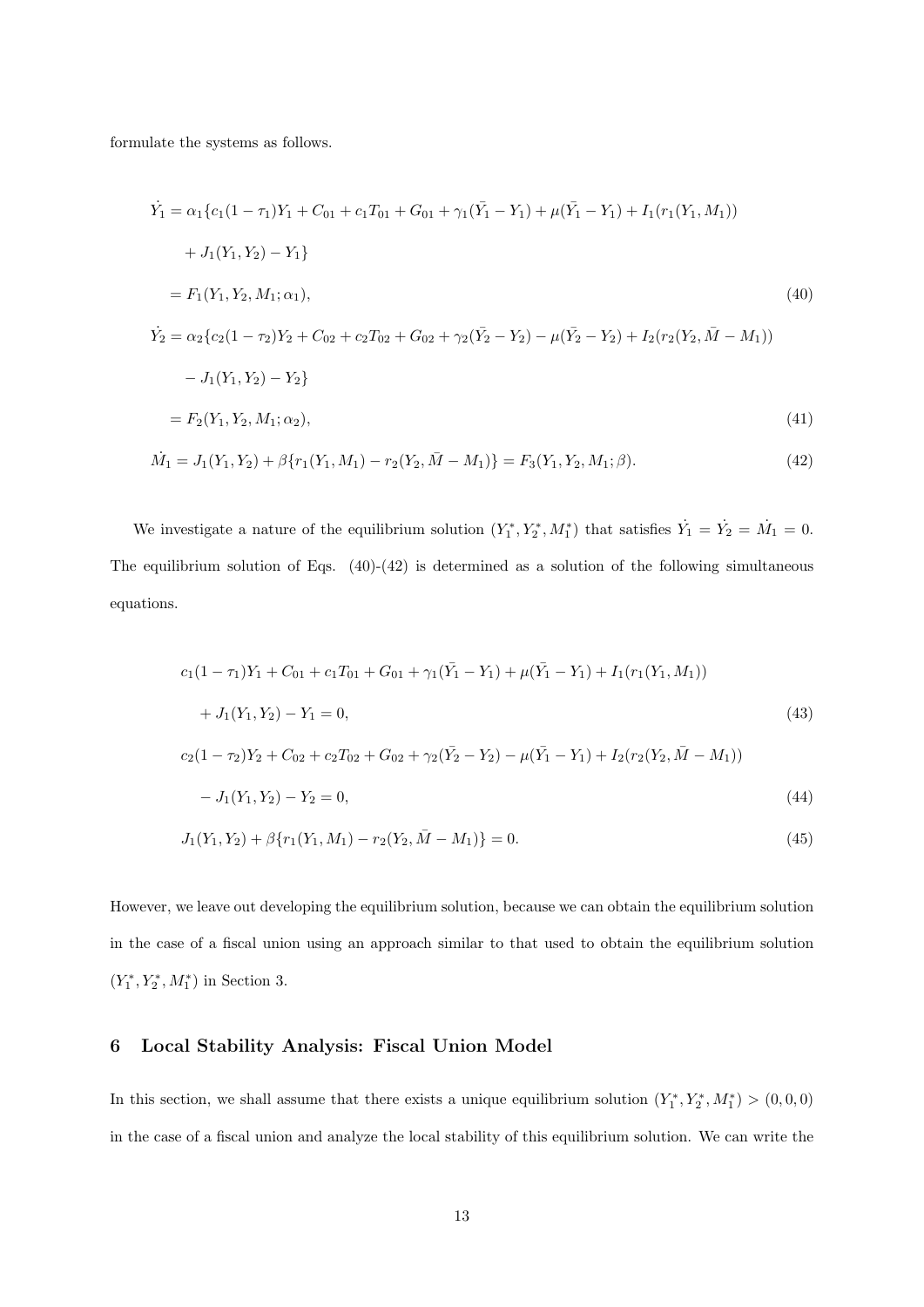Jacobian matrix of the system of Eqs.(40)–(42) that are evaluated at the equilibrium point as follows.

$$
J = \begin{bmatrix} H_{11} & H_{12} & H_{13} \\ H_{21} & H_{22} & H_{23} \\ H_{31} & H_{32} & H_{33} \end{bmatrix} = \begin{bmatrix} \alpha_1 K_{11} & \alpha_1 K_{12} & \alpha_1 K_{13} \\ \alpha_2 K_{21} & \alpha_2 K_{22} & \alpha_2 K_{23} \\ H_{31}(\beta) & H_{32}(\beta) & H_{33}(\beta) \end{bmatrix},
$$
(46)

where

$$
\begin{split} K_{11}=&-\underbrace{\left\{1-c_{1}(1-\tau_{1})\right\}}_{(+)}+I_{r1}^{1}r_{Y1}^{1}+J_{Y1}^{1}-\gamma_{1}-\mu<0,\ K_{12}=J_{Y2}^{1}>0,\ K_{13}=I_{r1}^{1}r_{M1}^{1}>0,\\ &\stackrel{(+)}{(-)}\stackrel{(-)}{(-)}\\ &\stackrel{(-)}{(-)}\\ &\stackrel{(-)}{(-)} \end{split}\label{eq:K21} \begin{split} K_{21}=&\ \mu-J_{Y1}^{1}>0,\ K_{22}=-\underbrace{\left\{1-c_{2}(1-\tau_{2})\right\}}_{(+)}+I_{r2}^{2}r_{Y2}^{2}-J_{Y2}^{1}-\gamma_{2}<0,\ K_{23}=-I_{r2}^{2}r_{\bar{M}-M_{1}}^{2}<0,\\ &\stackrel{(-)}{(-)}\stackrel{(-)}{(-)}\\ &\stackrel{(-)}{(-)} \end{split}
$$

We can express the characteristic equation of this system as

$$
f(\lambda) = |\lambda I - J| = \lambda^3 + b_1 \lambda^2 + b_2 \lambda + b_3 = 0,
$$
\n(47)

where

$$
b_1 = -traceJ = -\alpha_1 K_{11} - \alpha_2 K_{22} - H_{33}(\beta) = b_1(\beta) > 0,
$$
\n
$$
b_2 = \alpha_1 \alpha_2 \begin{vmatrix} K_{11} & K_{12} \\ K_{21} & K_{22} \end{vmatrix} + \alpha_1 \begin{vmatrix} K_{11} & K_{13} \\ H_{31}(\beta) & H_{33}(\beta) \end{vmatrix} + \alpha_2 \begin{vmatrix} K_{22} & K_{23} \\ H_{32}(\beta) & H_{33}(\beta) \end{vmatrix}
$$
\n
$$
= \alpha_1 \alpha_2 (K_{11} K_{22} - K_{12} K_{21}) + \alpha_1 (K_{11} H_{33}(\beta) - K_{13} H_{31}(\beta)) + \alpha_2 (K_{22} H_{33}(\beta) - K_{23} H_{32}(\beta))
$$
\n
$$
= b_2(\beta),
$$
\n
$$
(49)
$$

*b*<sup>3</sup> = *−*det*J*

$$
= - \begin{vmatrix} \alpha_1 K_{11} & \alpha_1 K_{12} & \alpha_1 K_{13} \\ \alpha_2 K_{21} & \alpha_2 K_{22} & \alpha_2 K_{23} \\ H_{31}(\beta) & H_{32}(\beta) & H_{33}(\beta) \end{vmatrix}
$$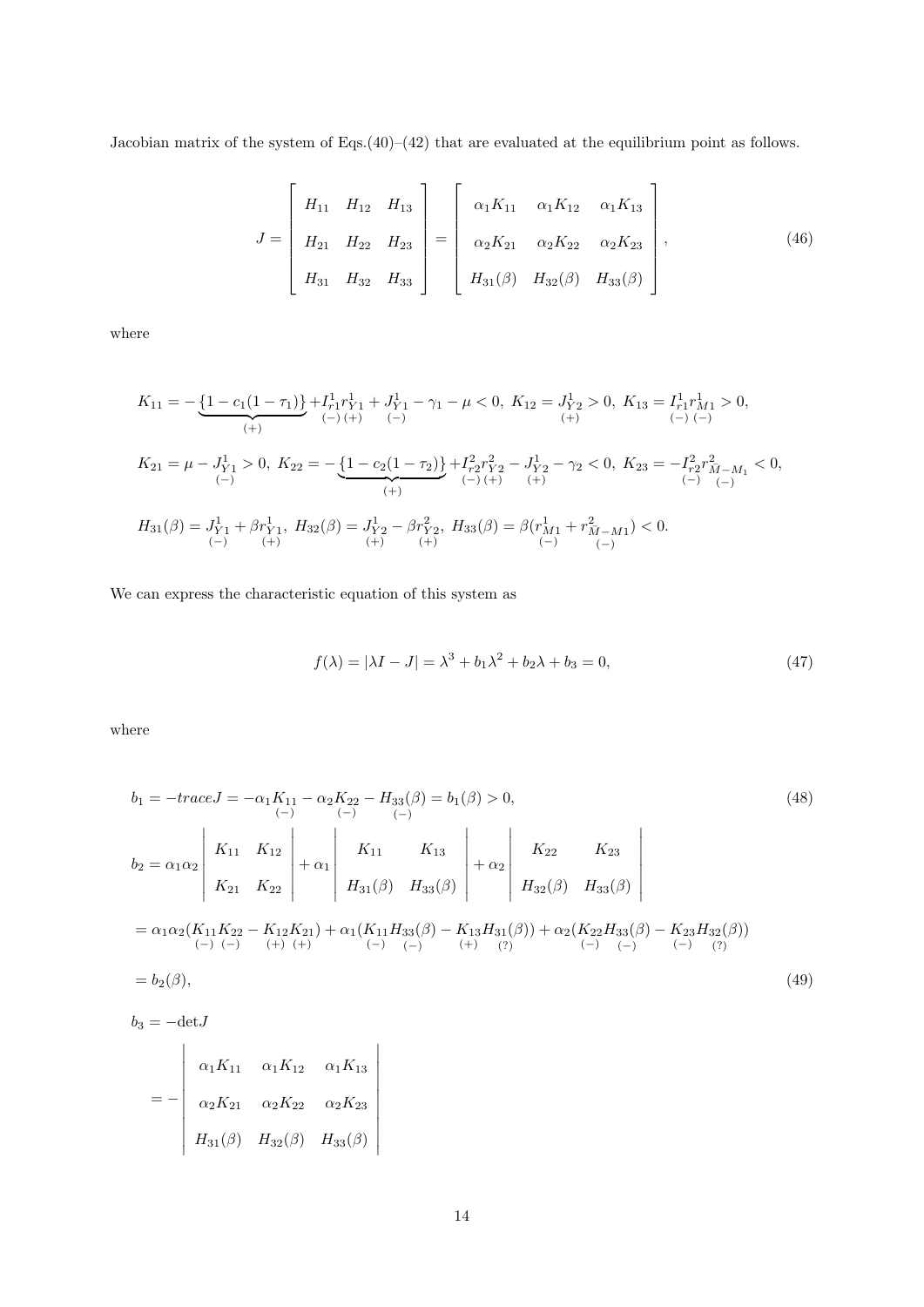$$
= \alpha_1 \alpha_2 [-K_{11}K_{22}H_{33}(\beta) + K_{11}H_{32}(\beta)K_{23} - K_{12}K_{23}H_{31}(\beta) + K_{12}K_{21}H_{33}(\beta) - K_{13}H_{32}(\beta)K_{21}
$$
  
\n
$$
+ K_{13}K_{22}H_{31}(\beta)]
$$
  
\n
$$
+ K_{13}K_{22}H_{31}(\beta)]
$$
  
\n
$$
= b_3(\beta),
$$
  
\n
$$
b_1b_2 - b_3 = b_1(\beta)b_2(\beta) - b_3(\beta) = B\beta^2 + C\beta + D ;
$$
\n(50)

$$
B = -H_{33}(\beta)[\alpha_1(K_{11}H_{33}(\beta) - K_{13}H_{31}(\beta)) + \alpha_2(K_{22}H_{33}(\beta) - K_{23}H_{32}(\beta))].
$$
\n
$$
(51)
$$
\n
$$
(-) \quad (-) \quad (-) \quad (+) \quad (?)
$$

All of the roots of the characteristic equation (47) have negative real parts if and if only the following Routh-Hurwitz conditions are satisfied.

$$
b_1 > 0, b_2 > 0, b_3 > 0, b_1b_2 - b_3 > 0.
$$
\n
$$
(52)
$$

Then, the equilibrium point of the system  $(40)-(42)$  is locally stable.

## **Proposition 2.**

- (i) Suppose that the parameter  $\beta$  is fixed at any level. Then, the equilibrium point of the system (40)-(42) is locally stable if the parameters  $\gamma_1$  and  $\gamma_2$  or  $\mu$  are sufficiently large.
- (ii) Suppose that the parameter  $\gamma_1$ ,  $\gamma_2$ , and  $\mu$  are fixed at any level. Then, the equilibrium point of the system  $(40)-(42)$  is locally unstable if the parameter  $\beta$  is sufficiently large.

#### *Proof.*

(i) Suppose that the parameter  $\beta$  is fixed at any level. If the parameter  $\mu$  is constant, we can express Eq. (49) as follows.

$$
b_2 = a\gamma_1\gamma_2 + b\gamma_1 + c\gamma_2 + d.\tag{53}
$$

Then, *a* is positive because  $\alpha_1 \alpha_2 > 0$  holds. If the parameter  $\gamma_1$  and  $\gamma_2$  is constant,  $b_2$  is a quadratic function with respect to  $\mu$ . The coefficient of the quadratic term is positive. Thus, we have  $b_2 > 0$ , if the parameter  $\mu$  is sufficiently large. To summarize, we have  $b_2 > 0$ , if the parameters  $\gamma_1$  and  $\gamma_2$  or  $\mu$ are sufficiently large. For the same reason, we can obtain  $b_3 > 0$ ,  $b_1b_2 - b_3 > 0$ , if the parameters  $\gamma_1$  and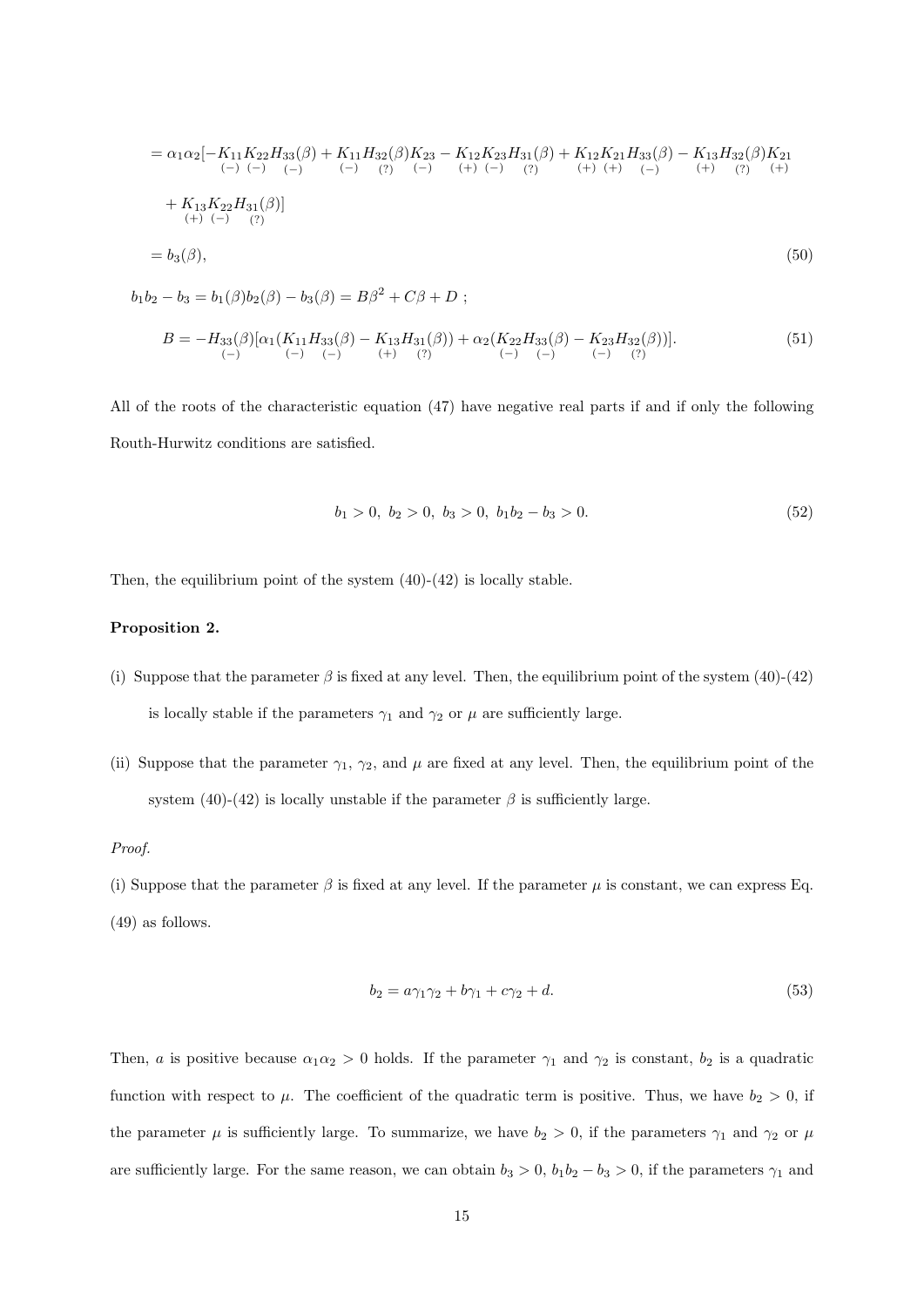*γ*<sub>2</sub> or *µ* are sufficiently large. Therefore, the equilibrium point of the system  $(40)–(42)$  is locally stable because the Routh-Hurwitz conditions are satisfied.

(ii) Suppose that the parameters  $\gamma_1$ ,  $\gamma_2$ , and  $\mu$  are fixed at any level. If the parameter  $\beta$  is sufficiently large, we have  $H_{31}(\beta) > 0$ ,  $H_{32}(\beta) < 0$ .  $b_2$  is written as follows.

$$
b_2(\beta) = \alpha_1 \alpha_2 (K_{11} K_{22} - K_{12} K_{21}) + \alpha_1 (K_{11} - K_{13} H_{31}(\beta)) + \alpha_2 (K_{22} - K_{23} H_{32}(\beta)).
$$
\n
$$
\text{(54)}
$$
\n
$$
\text{(-)} \quad \text{(-)} \quad \text{(-)} \quad \text{(-)} \quad \text{(-)} \quad \text{(-)} \quad \text{(-)} \quad \text{(-)} \quad \text{(-)}
$$

Then, we have  $b_2 < 0$  if the parameter  $\beta$  is sufficiently large. Thus, the equilibrium point of the system  $(40)$ – $(42)$  is locally unstable because the Routh-Hurwitz conditions are not satisfied.  $\Box$ 

Proposition 2 indicates that it is necessary to adopt a counter-cyclical fiscal policy and a fiscal transfer mechanism in a fiscal union, like in a Capital Markets Union, as is indicated in Proposition 1. However, the parameter  $\gamma_i$  is small, because the countries in the euro area tend to adopt austerity fiscal policies. Furthermore, the stability effect of the parameter  $\mu$  does not exist due to the absence of a fiscal union.

# **7 Comparative Statics Analysis of Fiscal and Monetary Policy: Fiscal Union Model**

In this section, we shall consider the effect of monetary policy and fiscal policy while maintaining economic stability by creating a fiscal union.

#### **7.1 Comparative Statics Analysis of Monetary Policy**

In Eqs.  $(43)$ – $(45)$ , we investigate the impact of the endogenous variables  $Y_1$ ,  $Y_2$  and  $M_1$  on the equilibrium value if the total monetary supply of both countries  $\bar{M}$  changes by the amount  $d\bar{M}$ . Totally differentiating Eqs.  $(43)$ – $(45)$ , we have the following equations.

$$
\begin{bmatrix}\nS_{11} & S_{12} & S_{13} \\
S_{21} & S_{22} & S_{23} \\
S_{31} & S_{32} & S_{33}\n\end{bmatrix}\n\begin{bmatrix}\ndY_1 \\
dY_2 \\
dM_1\n\end{bmatrix} = \begin{bmatrix}\n0 \\
-\int_{r_2}^{2} r_{M-M1}^2 d\bar{M} \\
\vdots \\
-\beta r_{\bar{M}-M1}^2 d\bar{M}\n\end{bmatrix},
$$
\n(55)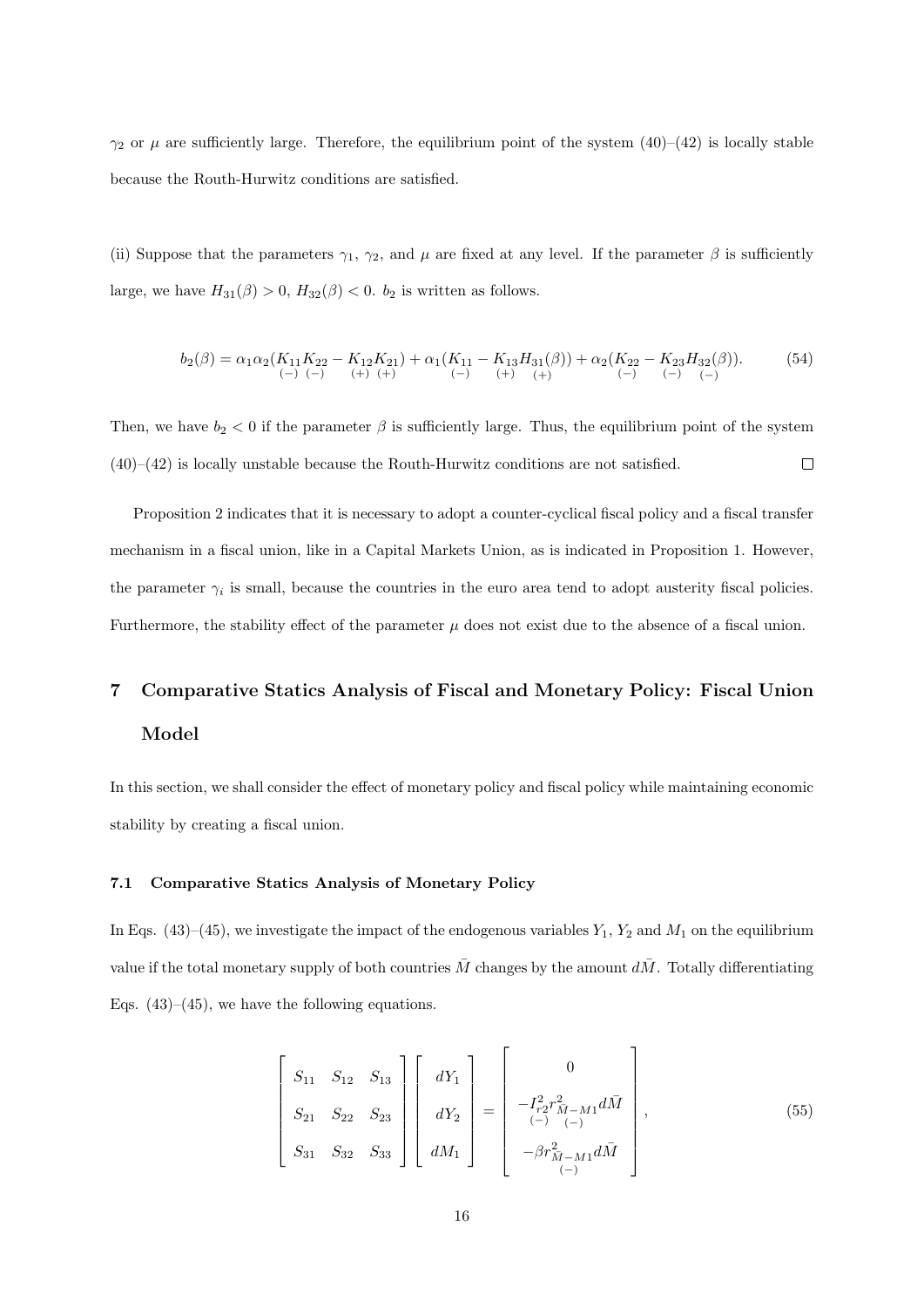where

$$
S_{11} = -\underbrace{\{1 - c_1(1-\tau_1)\}}_{(+)} + I_{r_1}^1 r_{Y_1}^1 + J_{Y_1}^1 - \gamma_1 - \mu < 0, \ S_{12} = J_{Y_2}^1 > 0, \ S_{13} = I_{r_1}^1 r_{M_1}^1 > 0,
$$
\n
$$
S_{21} = \mu - J_{Y_1}^1 > 0, \ S_{22} = -\underbrace{\{1 - c_2(1-\tau_2)\}}_{(+)} + I_{r_2}^2 r_{Y_2}^2 - J_{Y_2}^1 - \gamma_2 < 0, \ S_{23} = -I_{r_2}^2 r_{M-M_1}^2 < 0,
$$
\n
$$
S_{31}(\beta) = J_{Y_1}^1 + \beta r_{Y_1}^1 < 0, \ S_{32}(\beta) = J_{Y_2}^1 - \beta r_{Y_2}^2 > 0, \ S_{33}(\beta) = \beta (r_{M_1}^1 + r_{M-M_1}^2) < 0.
$$
\n
$$
S_{31}(\beta) = J_{Y_1}^1 + \beta r_{Y_1}^1 < 0, \ S_{32}(\beta) = J_{Y_2}^1 - \beta r_{Y_2}^2 > 0, \ S_{33}(\beta) = \beta (r_{M_1}^1 + r_{M-M_1}^2) < 0.
$$

Expressing a coefficient matrix of the left hand side of Eq. (55) as *S*, we have the following det*S*.

det*S* = *S*<sup>11</sup> (*−*) *S*<sup>22</sup> (*−*) *S*<sup>33</sup> (*−*) *− S*<sup>11</sup> (*−*) *S*<sup>32</sup> (+) *S*<sup>23</sup> (*−*) + *S*<sup>12</sup> (+) *S*<sup>23</sup> (*−*) *S*<sup>31</sup> (*−*) *− S*<sup>12</sup> (+) *S*<sup>21</sup> (+) *S*<sup>33</sup> (*−*) + *S*<sup>13</sup> (+) *S*<sup>32</sup> (+) *S*<sup>21</sup> (+) *− S*<sup>13</sup> (+) *S*<sup>22</sup> (*−*) *S*<sup>31</sup> (*−*) *.* (56)

Now, let us make the following assumption.

**Assumption 1.**  $S_{11}$  and  $S_{22}$  are so sufficiently large that we have  $\det S < 0$ .

The inequality indicated in Assumption 1 is satisfied if the absolute value of  $S_{11}$  and  $S_{22}$  is relatively larger than the absolute value of the other terms. In this assumption, we investigate the change of an endogenous variable in (55) using a Cramer's rule.

$$
\frac{dY_1}{d\overline{M}} = (Y_{\overline{M}}^1)^* = \frac{1}{\det S} \begin{vmatrix}\n0 & S_{12} & S_{13} \\
(+) & (+) & (+) \\
(-) & (-) & (-)\n\end{vmatrix}
$$
\n
$$
= \frac{1}{\det S} \left\{ -\beta r_{\overline{M-M1}}^2 & S_{22} & S_{23} \\
-\beta r_{\overline{M-M1}}^2 & S_{32} & S_{33} \\
(-) & (+) & (-)\n\end{vmatrix}
$$
\n
$$
= \frac{1}{\det S} \left\{ -\beta r_{\overline{M-M1}}^2 (S_{12}S_{23} - S_{13}S_{22}) - I_{r2}^2 r_{\overline{M-M1}}^2 (S_{13}S_{32} - S_{12}S_{33}) \right\} > 0, \qquad (57)
$$
\n
$$
\frac{dY_2}{d\overline{M}} = (Y_{\overline{M}}^2)^* = \frac{1}{\det S} \begin{vmatrix}\nS_{11} & 0 & S_{13} \\
(+) & (-) & (+) & (-) \\
(-) & (-) & (-) \\
(-) & (-) & (-)\n\end{vmatrix}
$$
\n
$$
= \frac{dY_2}{d\overline{M}} = (Y_{\overline{M}}^2)^* = \frac{1}{\det S} \begin{vmatrix}\nS_{22} & -I_{r2}^2 r_{\overline{M-M1}}^2 & S_{23} \\
S_{22} & -I_{r2}^2 r_{\overline{M-M1}}^2 & S_{23} \\
(+) & (-) & (-) & (-)\n\end{vmatrix}
$$
\n
$$
= \frac{1}{\det S} \left\{ -\beta r_{\overline{M-M1}}^2 (S_{13}S_{21} - S_{11}S_{23}) - I_{r2}^2 r_{\overline{M-M1}}^2 (S_{11}S_{33} - S_{13}S_{31}) \right\} > 0, \qquad (58)
$$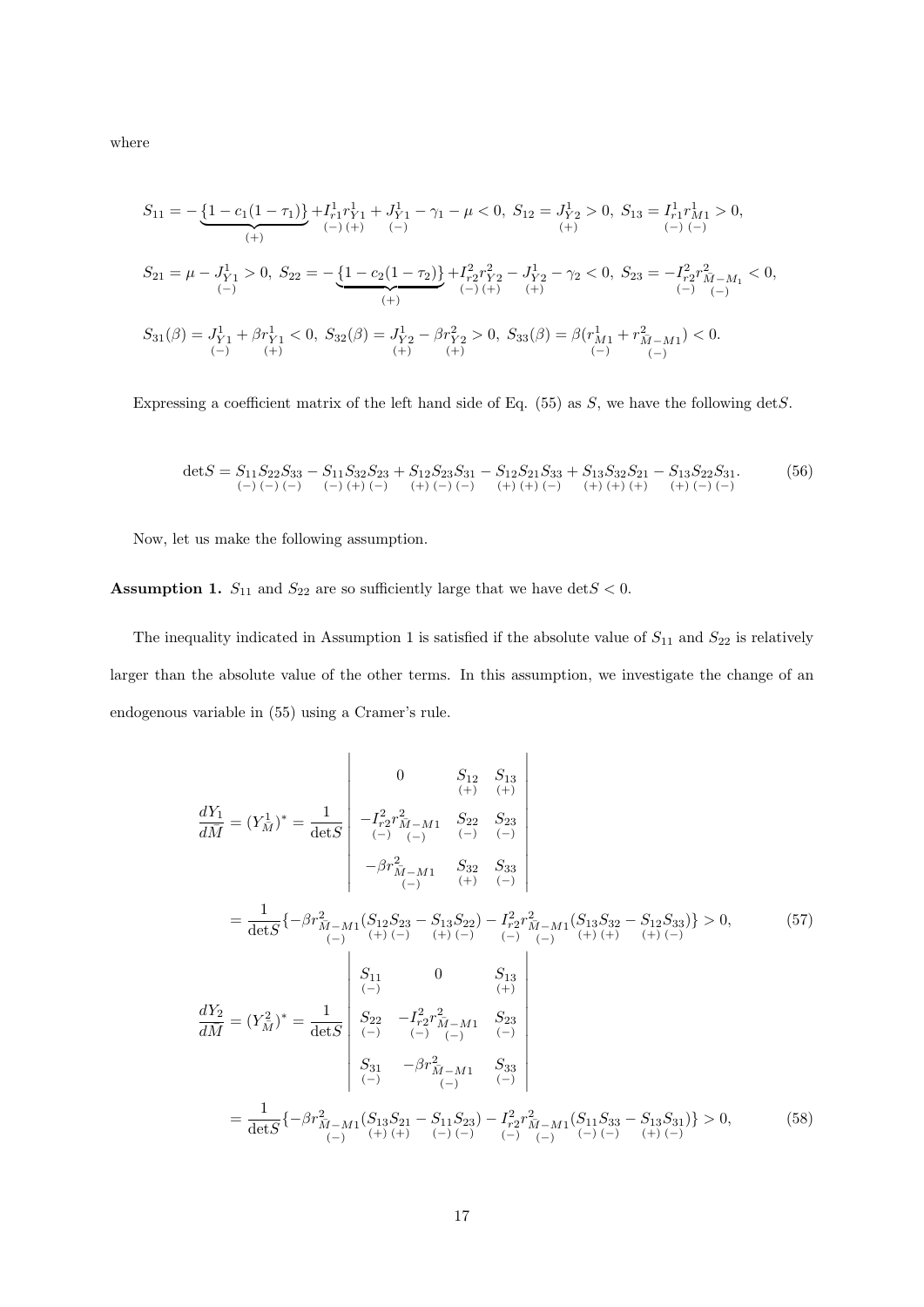$$
\frac{dM_1}{d\overline{M}} = (M_{\overline{M}}^1)^* = \frac{1}{\det S} \begin{vmatrix} S_{11} & S_{12} & 0 \\ \frac{S_{22}}{\cdots} S_{22} & -I_{r2}^2 r_{\overline{M} - M1}^2 \\ \frac{S_{23}}{\cdots} S_{32} & -I_{r2}^2 r_{\overline{M} - M1}^2 \\ S_{31} & S_{32} & -\beta r_{\overline{M} - M1}^2 \\ \frac{S_{31}}{\cdots} S_{32} & -\beta r_{\overline{M} - M1}^2 \end{vmatrix}
$$
\n
$$
= \frac{1}{\det S} \{ -\beta r_{\overline{M} - M1}^2 (S_{11} S_{22} - S_{12} S_{21}) - I_{r2}^2 r_{\overline{M} - M1}^2 (S_{12} S_{31} - S_{11} S_{32}) \} > 0. \tag{59}
$$

Then, we can establish the following proposition.

**Proposition 3.** If the parameters  $\gamma_i$  or  $\mu$  are sufficiently large so that the absolute values of  $S_{11}$  and *S*<sup>22</sup> as a stabilizing factors of the system are larger than the absolute values of the other terms, we have the following relationships.

$$
\frac{dY_1}{d\bar{M}} > 0, \ \frac{dY_2}{d\bar{M}} > 0, \ \frac{dM_1}{d\bar{M}} > 0.
$$
\n(60)

Proposition 3 implies that the monetary policy of a supranational central bank like the ECB can have an impact for an economy in the area if a some additional assumptions are satisfied in the twocountry model with a monetary union and imperfect capital mobility. Therefore, a quantitative easing implemented by the ECB has a positive impact for the euro are economy 5) .

#### **7.2 Comparative Statics Analysis of Fiscal Policy**

We develop a comparative statics analysis of fiscal policy under Assumption 1. In Eqs. (43)–(45), we investigate the impact of the endogenous variables *Y*1, *Y*<sup>2</sup> and *M*<sup>1</sup> on the equilibrium value if the fiscal policy parameters  $\tau_i$  and  $G_{0i}$  change by the amount  $d\tau_i$  and  $dG_{0i}$ , respectively. Totally differentiating Eqs.  $(43)$ – $(45)$  in the case of  $i = 1$ , we have the following equations.

$$
\begin{bmatrix}\nS_{11} & S_{12} & S_{13} \\
(-) & (+) & (+) & (-) \\
S_{21} & S_{22} & S_{23} \\
(+) & (-) & (-) & (-) \\
S_{31} & S_{32} & S_{33} & dM_1\n\end{bmatrix}\n\begin{bmatrix}\ndY_1 \\
dY_2 \\
dM_1\n\end{bmatrix} = \begin{bmatrix}\nc_1Y_1d\tau_1 - dG_{01} \\
0 \\
0 \\
0\n\end{bmatrix}.
$$
\n(61)

<sup>5)</sup>For the details of expansionary monetary policies of the ECB, refer to Nakao (2016).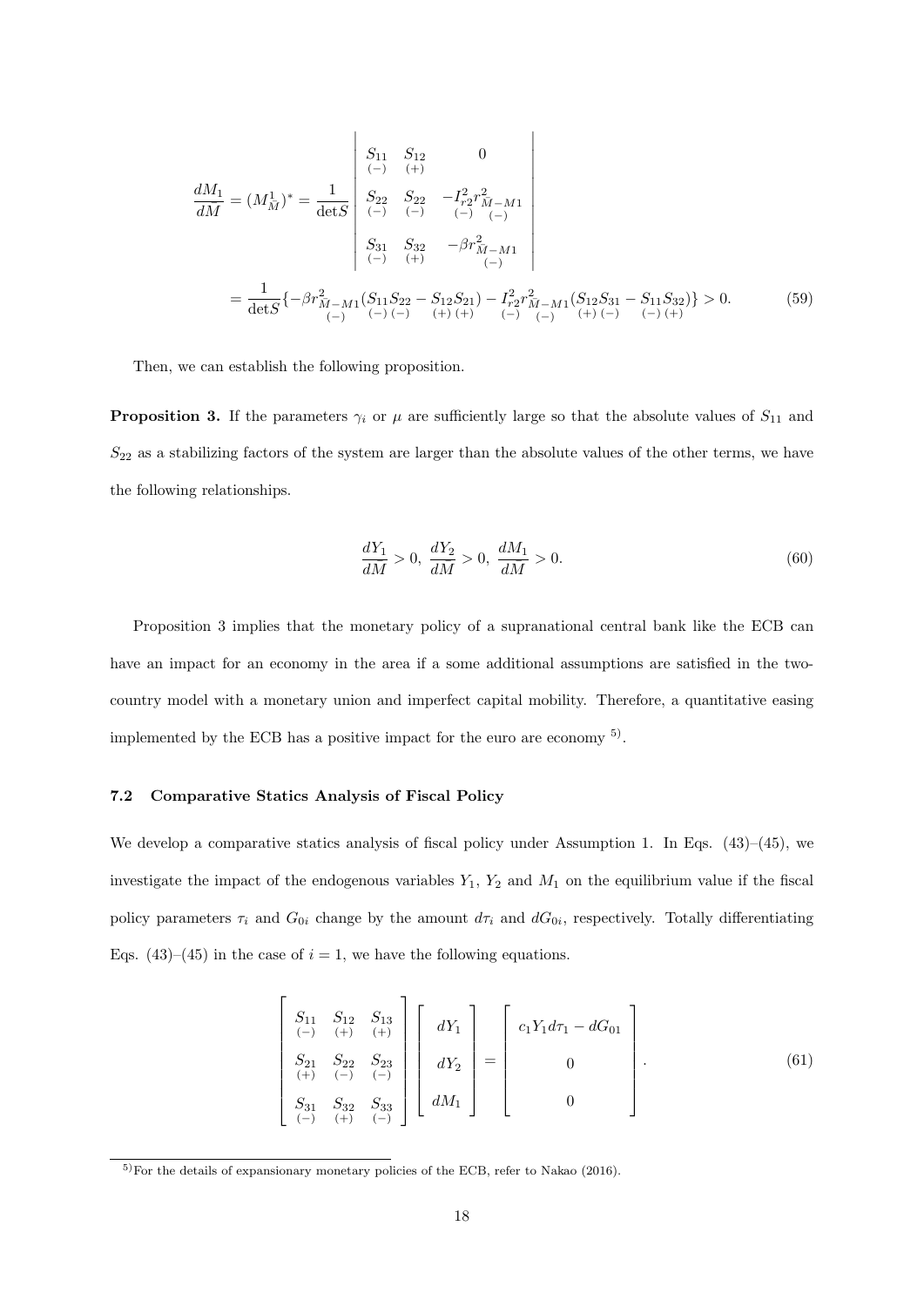First, we consider the case when  $d\tau_1 = 0$  and  $dG_{01} \neq 0$ . We investigate the change of endogenous variables in (55) using a Cramer's rule.

$$
\frac{dY_1}{dG_{01}} = (Y_{G_{01}}^1)^* = \frac{1}{\det S} \begin{vmatrix}\n-1 & S_{12} & S_{13} \\
(+) & (+) & (+) \\
0 & S_{22} & S_{23} \\
(+) & (-) & (-)\n\end{vmatrix}
$$
\n
$$
= \frac{1}{\det S} (S_{32}S_{23} - S_{22}S_{33}) > 0,
$$
\n(62)\n
$$
\frac{dY_2}{dG_{01}} = (Y_{G_{01}}^2)^* = \frac{1}{\det S} \begin{vmatrix}\nS_{11} & -1 & S_{13} \\
S_{11} & -1 & S_{13} \\
(+) & (-) & (+)\n\end{vmatrix}
$$
\n
$$
= \frac{1}{\det S} (S_{21}S_{33} - S_{23}S_{31}) > 0,
$$
\n(63)\n
$$
= \frac{1}{\det S} (S_{21}S_{33} - S_{23}S_{31}) > 0,
$$
\n(63)\n
$$
\begin{vmatrix}\nS_{11} & S_{12} & -1 \\
(+) & (-) & (-) \\
(+) & (-) & (-)\n\end{vmatrix}
$$
\n
$$
= \frac{dM_1}{dG_{01}} = (M_{G_{01}}^1)^* = \frac{1}{\det S} \begin{vmatrix}\nS_{21} & S_{22} & 0 \\
S_{21} & S_{22} & 0 \\
(+) & (-) & (+)\n\end{vmatrix}
$$
\n
$$
= \frac{1}{\det S} (S_{22}S_{31} - S_{32}S_{21}) < 0.
$$
\n(64)

Then, we can establish the following proposition as we have similar relationships when  $i = 2$ .

**Proposition 4.** If the parameters  $\gamma_i$  or  $\mu$  are sufficiently large so that the absolute values of  $S_{11}$  and *S*<sup>22</sup> as stabilizing factors of the system are larger than the absolute value of the other terms, we have the following relationships.

$$
\frac{dY_1}{dG_{01}} > 0, \ \frac{dY_2}{dG_{01}} > 0, \ \frac{dM_1}{dG_{01}} < 0,\tag{65}
$$

$$
\frac{dY_1}{dG_{02}} > 0, \ \frac{dY_2}{dG_{02}} > 0, \ \frac{dM_1}{dG_{02}} > 0.
$$
\n(66)

Proposition 4 implies that government expenditure does not only have a positive impact for national income in such countries, but also has a positive impact on other countries. Therefore, an increase in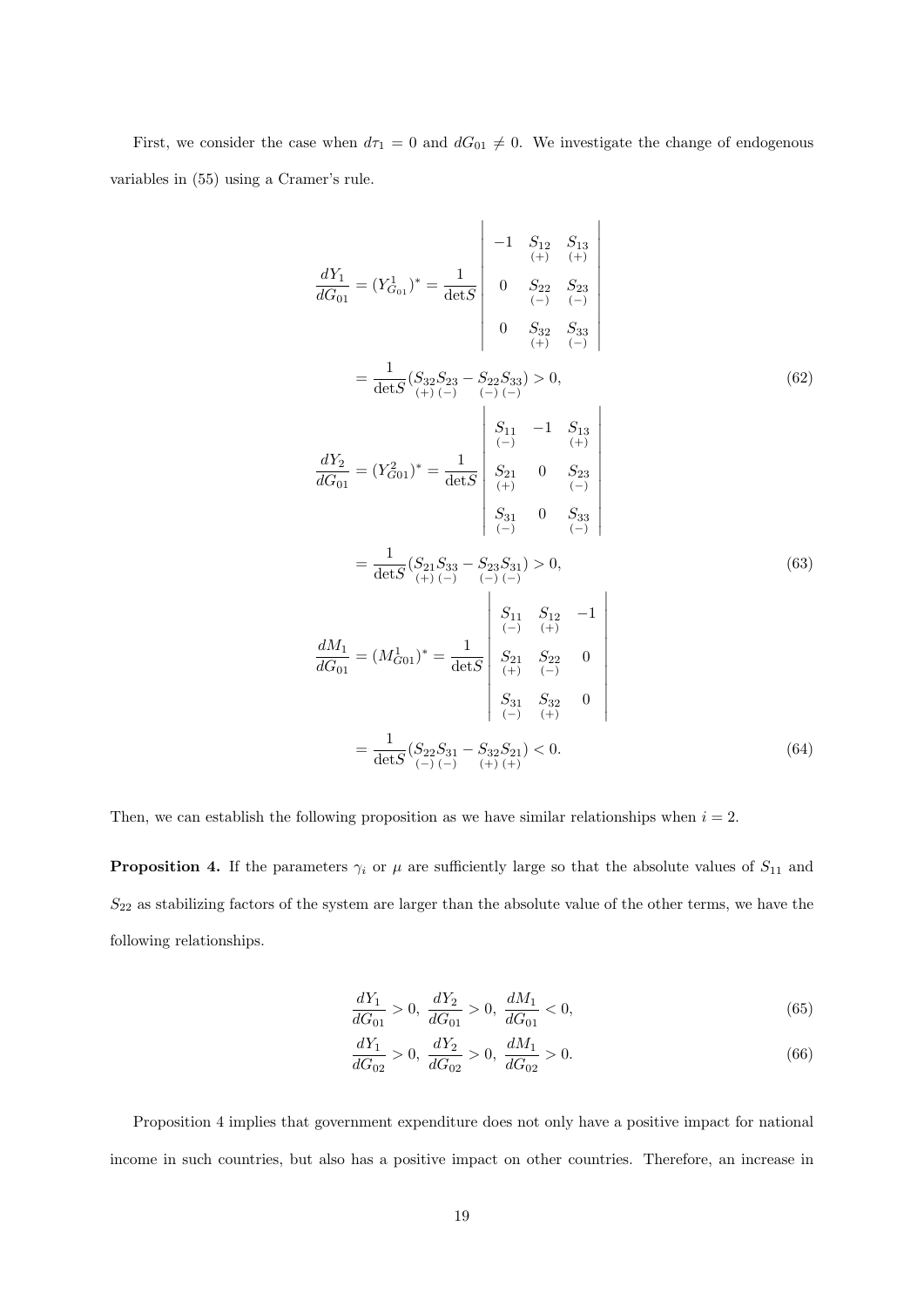government expenditure in periphery countries can increase national income in core countries. Then, Proposition 4 also implies that a decrease in monetary demand due to increased interest rate is larger than an increase of monetary demand by an increased government expenditure in country 1.

Second, we consider the case when  $d\tau_1 \neq 0$  and  $dG_1 = 0$ . We investigate the change in endogenous variables in (55) using a Cramer's rule.

$$
\frac{dY_1}{d\tau_1} = (Y_{\tau_1}^1)^* = \frac{1}{\det S} \begin{vmatrix} c_1 Y_1 & S_{12} & S_{13} \\ 0 & S_{22} & S_{23} \\ 0 & S_{22} & S_{23} \\ 0 & S_{32} & S_{33} \\ 0 & S_{32} & S_{33} \end{vmatrix}
$$

$$
= \frac{c_1 Y_1}{\det S} (S_{22} S_{33} - S_{32} S_{23}) < 0, \qquad (67)
$$

$$
\frac{dY_2}{d\tau_1} = (Y_{\tau_1}^2)^* = \frac{1}{\det S} \begin{vmatrix} S_{11} & c_1 Y_1 & S_{13} \\ S_{(+)} & 0 & S_{23} \\ 0 & 0 & S_{33} \\ 0 & 0 & S_{33} \end{vmatrix}
$$

$$
= \frac{c_1 Y_1}{\det S} (S_{23} S_{31} - S_{21} S_{33}) < 0, \qquad (68)
$$

$$
= \frac{c_1 Y_1}{\det S} (S_{23} S_{31} - S_{21} S_{33}) < 0, \qquad (68)
$$

$$
\begin{vmatrix} S_{11} & S_{12} & c_1 Y_1 \\ S_{11} & S_{12} & c_1 Y_1 \\ 0 & 0 & 0 \end{vmatrix}
$$

$$
= \frac{dM_1}{d\tau_1} = (M_{\tau_1}^1)^* = \frac{1}{\det S} \begin{vmatrix} S_{11} & S_{22} & 0 \\ S_{21} & S_{22} & 0 \\ 0 & 0 & 0 \end{vmatrix}
$$

$$
= \frac{c_1 Y_1}{\det S} (S_{32} S_{21} - S_{22} S_{31}) > 0.
$$

$$
(69)
$$

Then, we can establish the following proposition as we have similar relationships when  $i = 2$ .

**Proposition 5.** If the parameters  $\gamma_i$  or  $\mu$  are sufficiently large so that the absolute values of  $S_{11}$  and *S*<sup>22</sup> as a stabilizing factors of the system are larger than the absolute values of the other terms, we have the following relationships.

$$
\frac{dY_1}{d\tau_1} < 0, \frac{dY_2}{d\tau_1} < 0, \frac{dM_1}{d\tau_1} > 0, \\
\frac{dY_1}{d\tau_2} < 0, \frac{dY_2}{d\tau_2} < 0, \frac{dM_1}{d\tau_2} < 0.\n\tag{70}
$$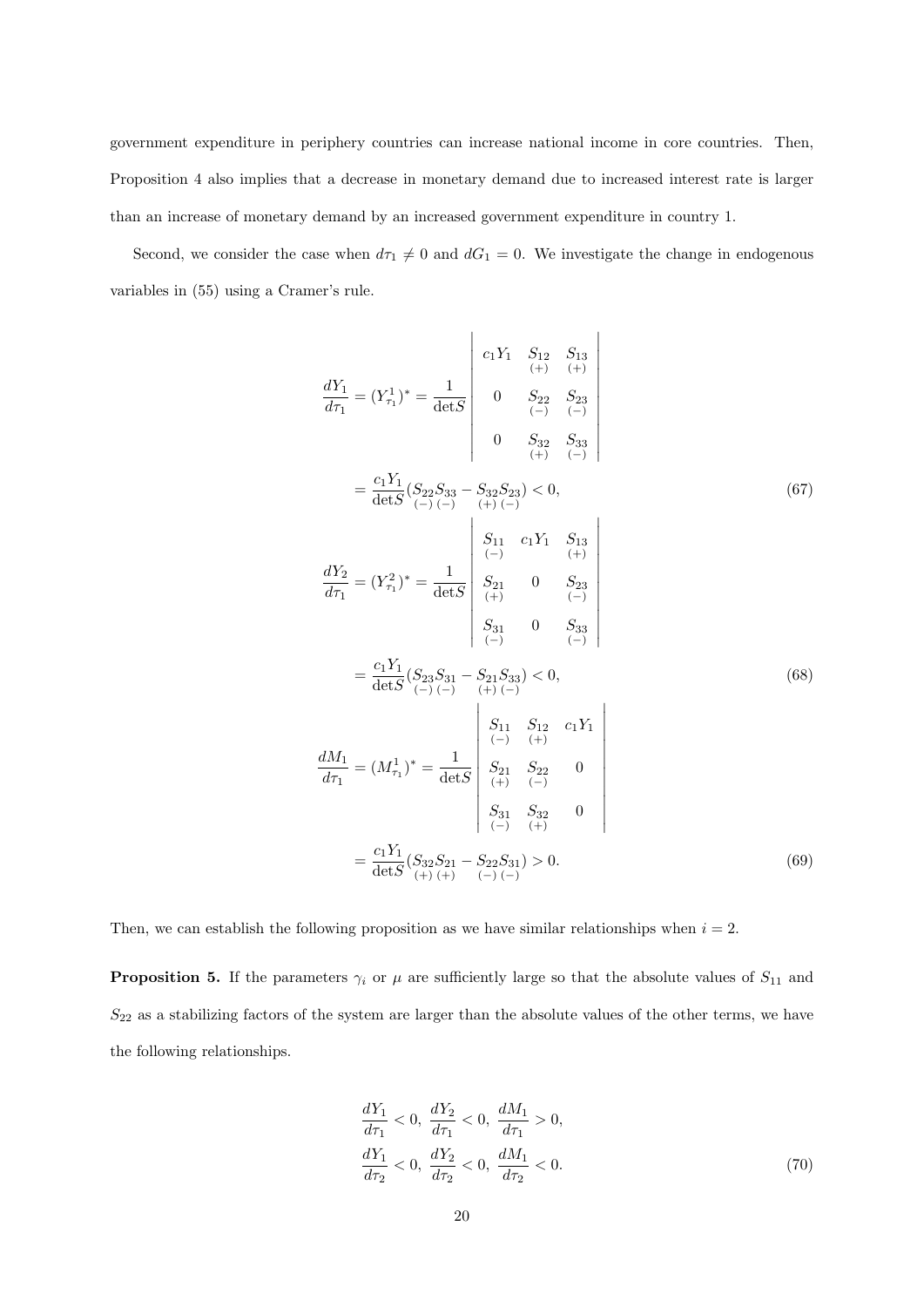Proposition 5 implies that an increased tax leads to a decrease in national income not only of the periphery countries, but also of the core countries. An increased tax rate in core countries also leads to a decrease in national income in periphery countries. Then, Proposition 5 also implies that an increase in monetary demand due to a decrease in interest rate is larger than an increase in monetary demand due to increased taxes in periphery countries.

### **7.3 Comparative Static Analysis of Fiscal and Monetary Policy**

We develop a comparative statics analysis of fiscal and monetary policies under Assumption 1. In Eqs. (43)–(45), we investigate the impact of an endogenous variables  $Y_1$ ,  $Y_2$  and  $M_1$  on equilibrium value if the total monetary supply of both countries  $\overline{M}$  and the fiscal policy parameters  $\tau_i$  and  $G_{0i}$  change by the amount  $d\overline{M}$ ,  $d\tau_i$ , and  $dG_{0i}$  respectively.

$$
dY_1 = (Y_M^1)^* d\bar{M} + (Y_{G01}^1)^* dG_{01} + (Y_{\tau 1}^1)^* d\tau_1, \tag{71}
$$

$$
dY_2 = (Y_M^2)^* d\bar{M} + (Y_{G01}^2)^* dG_{01} + (Y_{\tau 1}^2)^* d\tau_1, \tag{72}
$$

$$
dM_1 = (M_{\bar{M}}^1)^* d\bar{M} + (M_{G01}^1)^* dG_{01} + (M_{\tau 1}^1)^* d\tau_1.
$$
\n
$$
(73)
$$

In this paper, we consider the following two cases.

(i) 
$$
d\overline{M} = dG_{01} > 0, d\tau_1 = 0.
$$

We assume that a supranational central bank purchases national bonds that are issued to finance government expenditure in country 1.

$$
dY_1 = [(Y_{\bar{M}}^1)^* + (Y_{G01}^1)^*] \, d\bar{M} > 0,\tag{74} \\ (+) \quad (+)
$$

$$
dY_2 = \left[ \left( Y_{\bar{M}}^2 \right)^* + \left( Y_{G01}^2 \right)^* \right] d\bar{M} > 0, \tag{75}
$$

$$
dM_1 = [(M_{\bar{M}}^1)^* + (M_{G01}^1)^*] \, d\bar{M} \,. \tag{76}
$$

An increase in government expenditure with an issue of national bonds financed by a supranational central bank leads to an increase the national income of both country 1 and country 2 that is larger than the increase in income created by an increase of money supply without an increase in government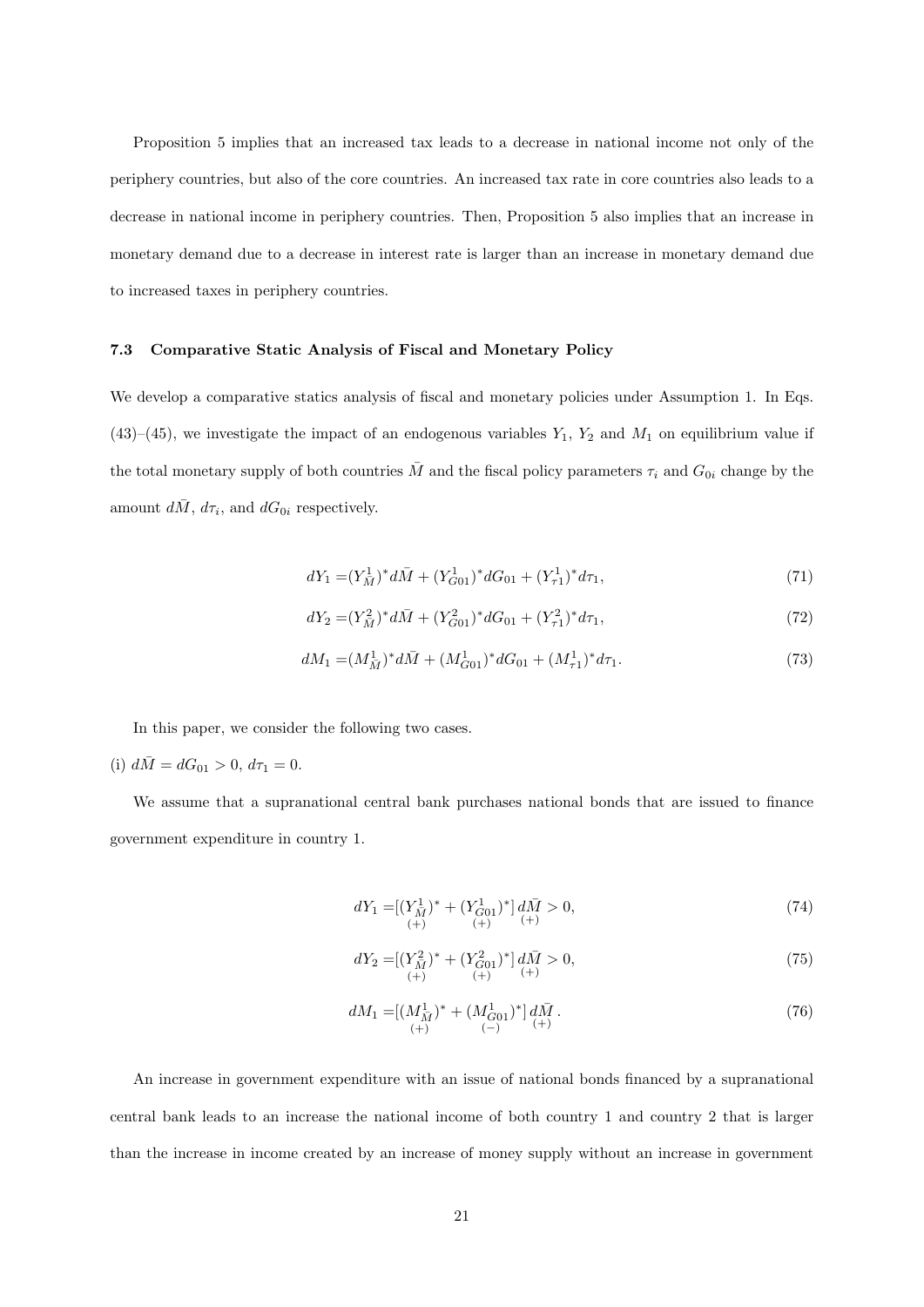expenditure. Thus, an increase in government expenditure with the issue of national bonds of a periphery country financed by a supranational central bank leads to an increase in national income not only of the periphery country, but also of the core country. Then, the money supply of country 1 is smaller than the money supply not accompanied an increase in government expenditure.

# (ii)  $d\bar{M} > 0$ ,  $dG_{01} = 0$ ,  $d\tau_1 > 0$ .

We assume that country 1 adopts an expansionary monetary policy and increases taxation.

$$
dY_1 = (Y_{\bar{M}}^1)^* d\bar{M} + (Y_{\tau 1}^1)^* d\tau_1,
$$
  
(+)  $(+)$  (+)  $(-)$  (+)  $(+)$ 

$$
dY_2 = (Y_{\bar{M}}^2)^* d\bar{M} + (Y_{\tau 1}^2)^* d\tau_1, \n(+) ^{(+)} ^{(-)} ^{(-)} ^{(-)} ^{(-)}.
$$
\n(78)

$$
dM_1 = (M_{\bar{M}}^1)^* d\bar{M} + (M_{\tau 1}^1)^* d\tau_1 > 0.
$$
  
(79)  

$$
(+)
$$
  
(79)

A policy mix of a monetary expansion by a supranational central bank and an increased taxation in country 1 increase national income in both country 1 and country 2 by an amount smaller than that created by a monetary expansion not accompanied by an increased tax rate. Then, the money supply of country 1 is larger than the monetary easing not accompanied an increased tax. Therefore, a policy mix of a monetary easing and an increased tax actually implemented by the ECB and the periphery country has a smaller impact than that of a monetary expansion on national income of the periphery county and the core country.

## **8 Conclusion**

In this paper, we analyzed the effect of fiscal transfers as an insurance mechanism in a fiscal union, and the relation to a Capital Markets Union, using a Keynesian two-country model with monetary union and imperfect capital mobility. The European Commission wants to increase the size of the capital market in order to realize the benefits of a Capital Markets Union. However, the results from this paper indicate that an increase in capital mobility between countries in a Capital Markets Union can be a destabilizing force and have negative consequences for the economy of euro area. Therefore, it is important for countries in euro area to adopt counter-cyclical fiscal policies and create a fiscal union to mitigate the instability.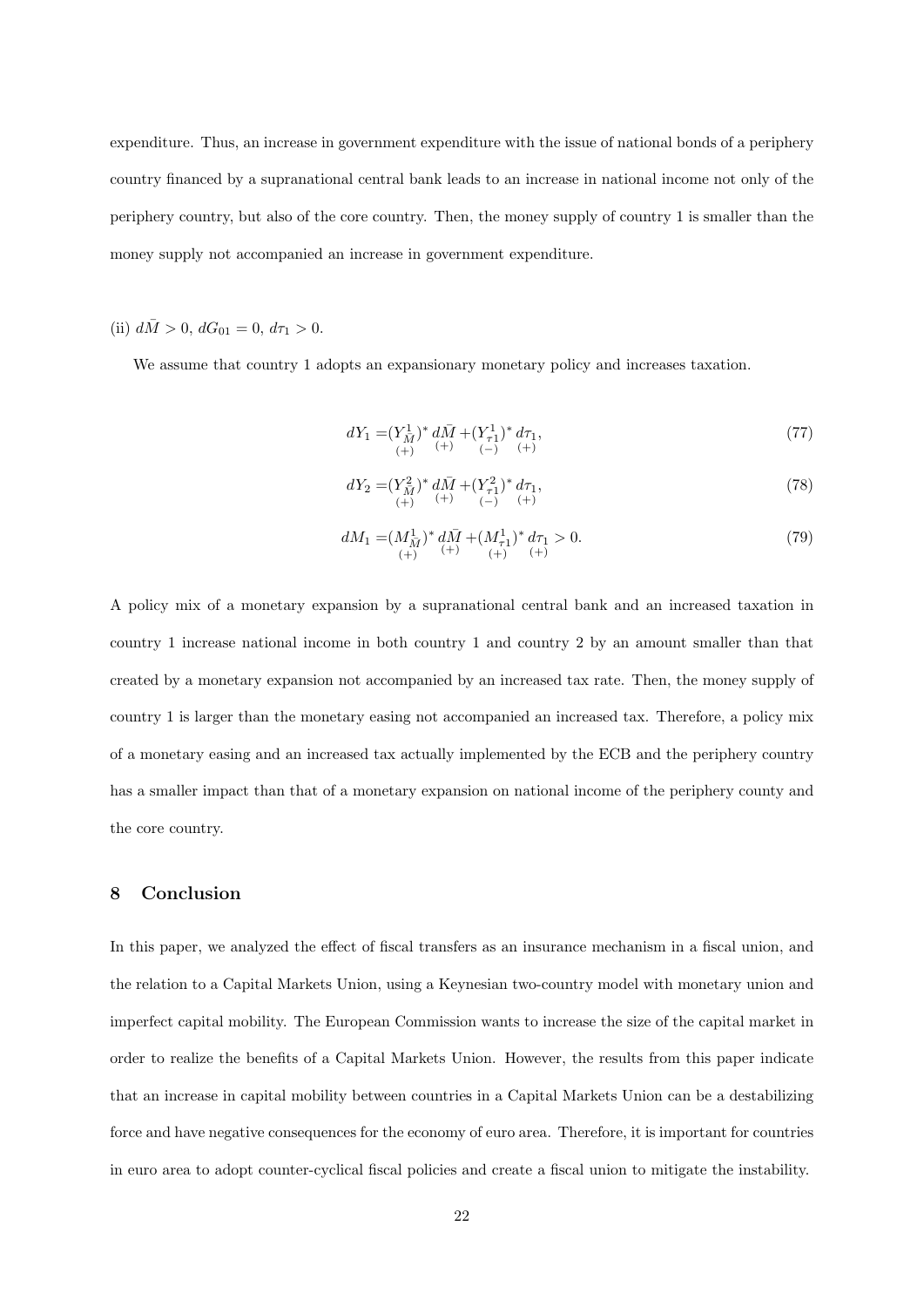However, it is difficult for periphery countries to adopt expansionary fiscal policies, because periphery countries are required to obey fiscal discipline. Thus, the balance between private capital mobility and support by fiscal policy collapses. As pointed out in the theory of the optimum currency area, fiscal transfers allow for shock adjustment between countries. To enlarge size of capital market, it is necessary to construct a fiscal transfer system as an insurance mechanism by creating a fiscal union.

Furthermore, we stress that a monetary easing by a supranational central bank in a fiscal union increases the national income not only of the periphery countries but also of the core countries. In other words, a quantitative easing implemented by the ECB even in a fiscal union will have a positive impact on the economies of the euro area. In addition, we argue that an increase in government expenditure with an issue of national bonds financed by the supranational central bank enhances the positive effect on national income. Conversely, austerity fiscal policies in periphery countries decrease national income not only of periphery countries but also of core countries.

One of the limitations of this paper is that we eliminate price fluctuation. Actually, the ECB targets an increase in inflation rate and expected inflation rate by implementing an expansionary monetary policy. Therefore, a model that includes inflation rate and expected inflation rate should be constructed. This study contribute to the literature on economic stability in a fiscal union in that it defined a clear relationship between a fiscal union and a Capital Markets Union.

## **References**

- [1] Asada, T. (1997), *Seicho to junkan no makuro dogaku (Macrodynamics of Growth and Cycles)*, in Japanese, Nihon Keizai Hyoron-sha, Tokyo, Japan.
- [2] Asada, T. (2004), "A Two-regional Model of Business Cycles with Fixed Exchange Rates: A Kaldorian Approach", *Studies in Regional Science*, Vol.34, No.2, pp. 19-38.
- [3] Asada, T. (2016), "Hendo soba sei ka no 2koku Mundell-Fleming model ni okeru zaiseikinyu seisaku no koka Hhukanzen shihon ido no baai-" (The Effect of fiscal and Monetary Policies in Two-Country Mundell-Fleming model with Floating exchange rate system; The case of Imperfect Capital Mobility), in Japanese, *Nihon keizai no saisei to aratana kokusai kankei (Recovery of Japanese Economy and*